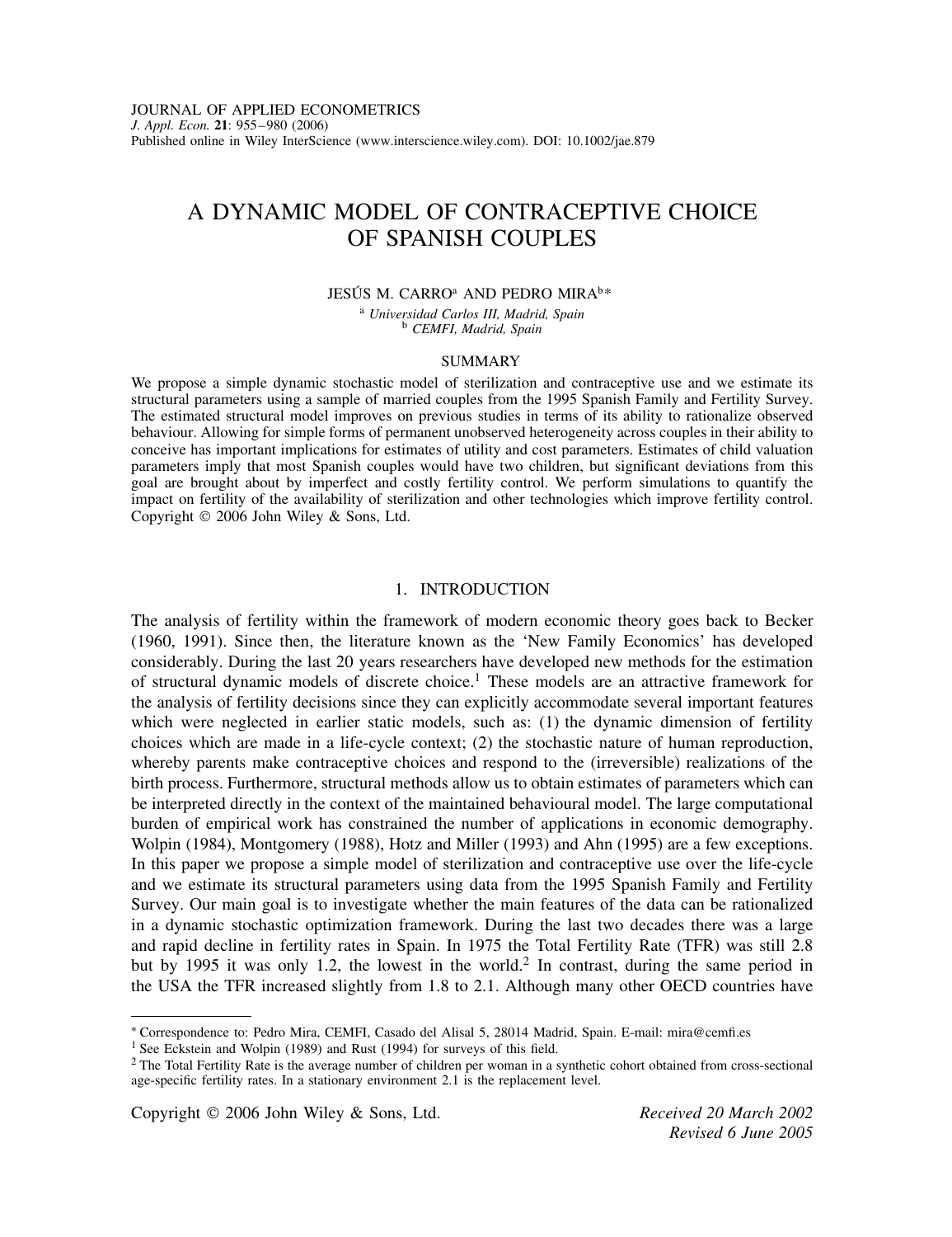experienced below-replacement fertility rates, nowhere was the decline so precipitous as in Spain. The beginning of this trend coincided with important changes in the availability of contraceptive technology: contraceptives became legal in 1978, and sterilization in 1983. We are not suggesting that these changes were the main cause of the rapid fertility decline, but we believe the analysis of contraceptive behaviour and the consequences of imperfect fertility control is of interest in this context $3$ 

Dynamic models of contraceptive behaviour were first studied in Heckman and Willis (1976) and Newman (1988). To our knowledge, Montgomery (1988) and Hotz and Miller (1993) are the only earlier attempts to implement structural econometric versions, and our work shares several features with each of them. Children are modelled as an irreversible durable good, and the 'stock' of children is a controlled discrete-state stochastic process with transition probabilities determined by contraceptive choices. Montgomery used a sample of American households from the CASH data set to estimate a model in which women choose between four different contraceptive options, including no use of contraceptives, and have preferences defined in terms of a 'target' number of children. His model fits the data reasonably well. However, it overpredicted the use of contraceptives in the early stages of the life-cycle and its treatment of sterilization—an important aspect of US and Spanish data—was not very successful. Our model is very similar to Hotz and Miller's. However, unlike ours their NFS survey of US households included income information. This allowed them to identify a richer structure, but many of their parameter estimates were highly implausible and all three of their specifications were strongly rejected by the data. Hotz and Miller's study illustrated the use of the Conditional Choice Probability (CCP) estimator, an innovative method which does not require repeated solutions of the dynamic programming problem and thus significantly reduces the computational burden of estimation. Unfortunately, the CCP estimator is hard to implement in models with permanent sources of unobserved heterogeneity. In our empirical work, allowing for permanent unobserved heterogeneity in fecundity across couples has turned out to be important. The estimated structural model fits the Spanish FFS data quite well and offers a more plausible rationalization of observed behaviour. The use of contraceptives produces disutility but 'precautionary' behaviour can help explain the large fraction of couples using them at parity 0. We perform counterfactual exercises which simulate the effect of the introduction of sterilization and of improvements in reversible contraceptive methods.

The paper is organized as follows: in Section 2 we present the model of sterilization and contraceptive use of married couples, in Section 3 we describe and summarize the data and in Section 4 we describe the econometric implementation of the model. In Section 5 we present structural parameter estimates, analyse how the estimated model rationalizes the data and show the results of counterfactual exercises. Section 6 summarizes and concludes.

## 2. A MODEL OF CONTRACEPTIVE CHOICE

We analyse a couple's decisions regarding sterilization and the use of contraceptives over the life-cycle within the framework of a dynamic stochastic discrete choice model as in Hotz and Miller (1993). We assume that couples face no uncertainty about the maximum potential duration

<sup>&</sup>lt;sup>3</sup> For a detailed study of the use of contraceptive methods, sterilization, abortion and the treatment of infertility in Spain during the last 25 years, see Ruiz-Salguero (2002).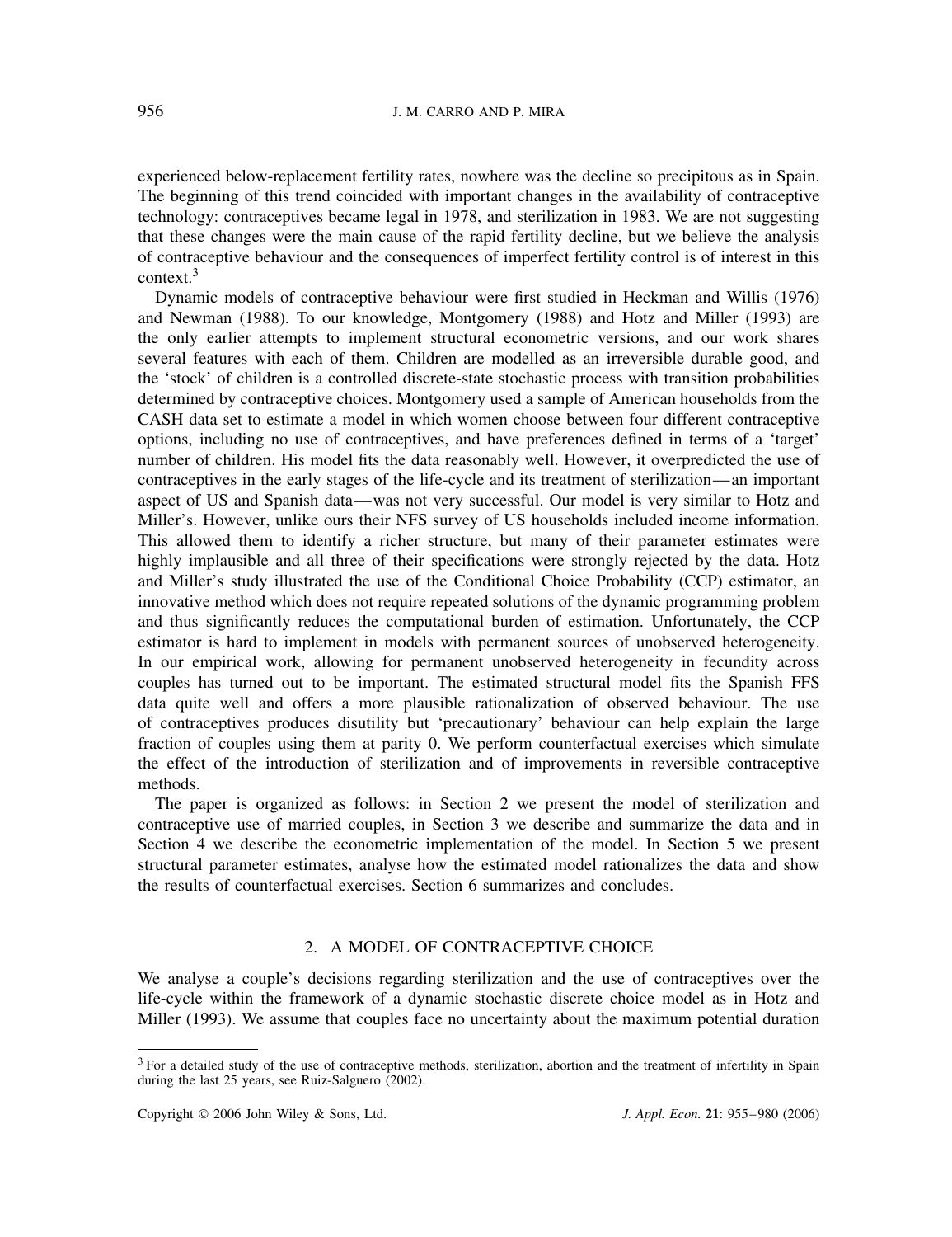of their fertile life  $(T)$  and that they ignore the risks of their own and their children's mortality.<sup>4</sup> The timing of marriage is exogenous; couples who marry at different ages are identical except for the length of the decision horizon. We abstract from divorce, separation and adoption decisions and from fertility outside marriage.

Every period from the time of marriage  $(t = 1)$  to the stopping period  $(t = \tau)$ , the couple chooses one of three mutually exclusive actions: not to contracept  $(j = 1)$ , to use temporary contraceptive methods  $(j = 2)$  or to sterilize  $(j = 3)$ . Define  $d_{tj} = 1$  if action j is chosen in period t, and 0 otherwise. Then,  $\sum_{j=1}^{3} d_{tj} = 1$ . Let  $b_t$  denote an indicator variable for a period t birth, and  $S_t$ the state vector which contains all variables known to the couple at  $t$  which have an impact on their current and future choices. For instance, the state vector may include current parity and the recent history of contraceptive choices. Let  $F_j(b_{t+1} = 1|S_t)$  or  $F_{jt}$  denote the probability that a birth will occur at  $t + 1$  conditional on the state and on the choice of action j in period t. We assume that  $0 < F_{it} < 1$  for  $j = 1, 2$ , i.e., fertility control is imperfect if either of the first two actions are chosen. If  $d_{t3} = 1$  then  $F_{3t} = 0$  and t is the stopping period. That is, sterilization is irreversible. Couples know the probabilities  $F_{jt}$  and they become infecund after the stopping period. For couples who never sterilize, the stopping period is T, the moment when menopause occurs.<sup>5</sup>

Period  $t$  contraceptive plans are chosen to maximize the intertemporal utility function

$$
E_t\left(\sum_{s=t}^{\tau} \beta^{s-t} \sum_{j=1}^{3} d_{sj} u_{sj}(S_s)\right) + \beta^{\tau+1-t} E_t(W(\tau, S_{\tau+1}))
$$
\n(1)

subject to the laws of motion of the state and, in particular, to birth control 'technology'  $\{F_{it}\}$ . In equation (1)  $\beta$  is the discount factor,  $W()$  is the terminal value function,  $E_t$  is the expectation operator conditional on the state and  $u_{tj}$ () is the period-by-period utility function which aggregates utility flows from the stock of children and the cost or disutility of the current contraceptive action. Thus children in the model are an irreversible durable good. The stock of this durable is controlled through contraceptive choices but control is costly and imperfect. The detailed specification of  $u()$ and  $W()$  is found in Section 4, and a discussion of its behavioural implications is deferred to Section 5.

#### 3. DATA

Our data are drawn from the Spanish Fertility and Family Survey which was carried out by the Centro de Investigaciones Sociologicas (CIS). The survey interviewed 1992 men and 4021 women ´ who were Spanish citizens between the ages of 18 and 49 in 1994–5. The information obtained for each interview refers to the household's current characteristics, partnership history, current partner characteristics, pregnancies and children, contraceptive history, views on having children, values and beliefs, education and occupational history.

We screened out couples with missing information and couples facing situations which did not conform to the stylized model described in Section 2. Our sample consists of observations from

<sup>&</sup>lt;sup>4</sup> Given low mortality rates in Spain from birth to age 44, this seems a reasonable assumption.

<sup>5</sup> We take age 44 as the end of a woman's fertile life.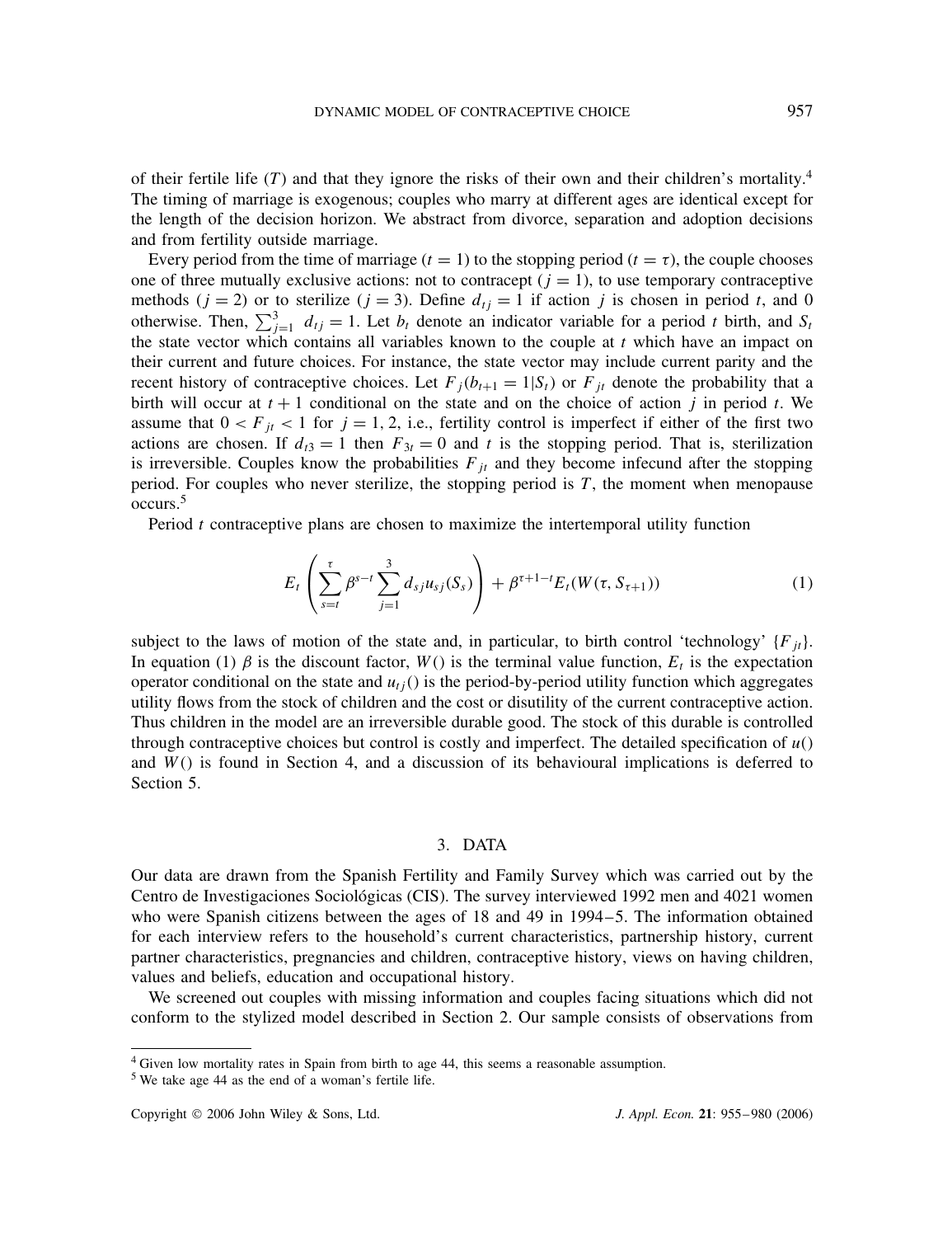2923 couples in unbroken first marriages. $6\text{ We set the length of a period to one year and for each }$ couple we included observations for every (calendar) year that the couple was married and the wife was under age 45, beginning in 1983 which is when sterilization became legal in Spain. This resulted in 21 254 couple-year observations. For each observation we obtain values of the model's birth and contraceptive action indicators as follows.<sup>7</sup> The birth indicator  $b_t$  was set to 1 if any births occurred during calendar year t. If a birth occurred during year  $t + 1$ , information about the couple's behaviour at the time of conception was used to assign the year  $t$  action. This information included answers to a question on the reasons why the couple stopped using contraceptive methods. Respondents were asked to be specific about contraceptive failures which resulted in conceptions and about decisions to stop contracepting in order to conceive. If  $b_{t+1} = 0$ a couple was classified as 'contracepting' at t if they used *any* contraceptive methods for more than half the year. If a birth occurred during year  $t$  we applied the same criterion to the interval beginning one month after the birth and ending in December of that year. We do the same in the year the couple married. Sterilization is the year  $t$  action if any one of the spouses underwent it at any time during the year.

Using the information available in the survey it would have been possible to construct contraceptive choice indicators for shorter time intervals, e.g. one month, and for different methods, e.g. pill, condoms, etc. Annualizing the data and aggregating reversible methods is less realistic, but our focus is on rationalizing the overall patterns of sterilization and contraceptive use over the life-cycle and the computational burden of estimation increases with the number of periods and methods.<sup>8</sup> We have defined yearly indicators carefully so as to minimize potential errors arising from annualizing. In particular, note that all intervals beginning nine months before a birth and ending one month after it were not used to construct the choice indicators. Therefore, choice indicators for calendar years during which a birth occurred are based on shorter decision intervals, and the specification of conditional birth probabilities allows for the fact that the interval at risk is shorter. Furthermore, if a birth occurred in November or December of year  $t$ , year  $t$  was not considered a decision period. As for aggregating methods, it may pose a problem if the failure rates and utility costs of the methods that are actually used differ from one another greatly. Panel A of Table III shows that at the time of the interview 84% of all couples using contraceptives were using 'safe' methods (condoms, the pill or IUD), which lends some support to our approximation. Panel B gives sample means of birth and contraceptive use indicators by year. Notice the sharp decline in sample birth rates, which dropped from 13% in 1984–5 to 8% in 1992–3. There was a slight upward trend in the choice of contraception; by 1993 more than 75% of the couples in the sample were contracepting. Note that these patterns may reflect changes in the sample distribution of ages and parities as much as an actual trend in behaviour. Ruiz-Salguero (2002) has compared the prevalence of different methods of contraception across three fertility surveys fielded in Spain in 1977, 1985 and 1995. The most salient trends are an increase in the proportion of couples that are protected in some way, and in particular the growth in the prevalence of sterilization and the use of condoms.

We constructed categorical variables for the wife's and the husband's education and for the couple's religious beliefs. Definitions of these variables, as well as their sample means and cross

<sup>6</sup> Also excluded were couples who adopted a child or experienced the death of a child and those who sterilized for medical or other reasons unrelated to the choice of family size.

 $<sup>7</sup>$  Our criteria are similar to Hotz and Miller's (1993).</sup>

<sup>8</sup> Furthermore, using retrospective histories, recall error is likely to be more important the more disaggregated the data.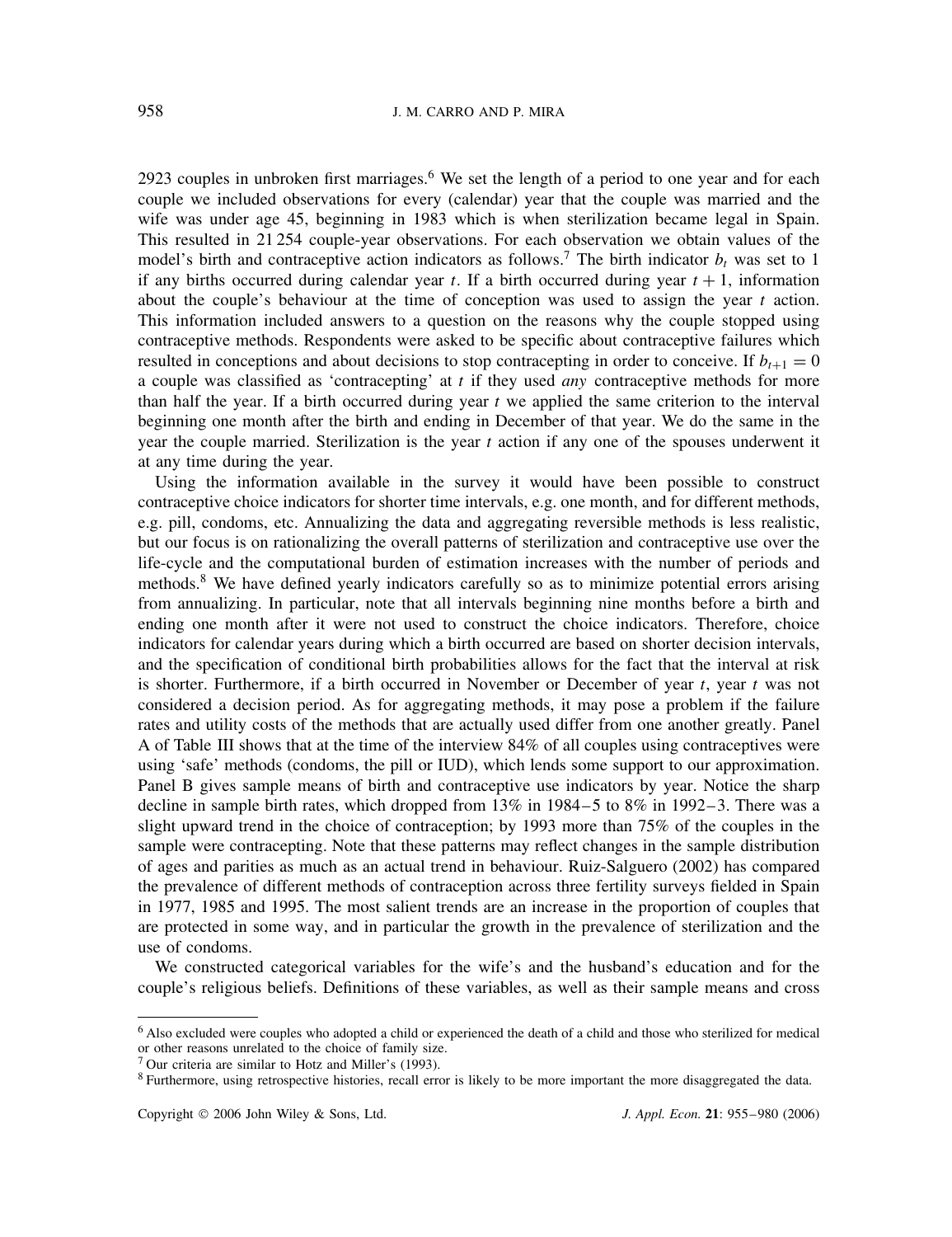|                 | Variable        | Obs. | Mean  | Std dev. |
|-----------------|-----------------|------|-------|----------|
| All couples     | Age at marriage | 2923 | 22.8  | 3.52     |
|                 | Religious       | 2923 | 0.088 | 0.284    |
|                 | Year of birth   | 2923 | 59.4  | 6.61     |
| Primary or less | Age at marriage | 673  | 22.0  | 3.49     |
|                 | Religious       | 673  | 0.113 | 0.317    |
|                 | Year of birth   | 673  | 56.3  | 7.15     |
| Secondary       | Age at marriage | 1479 | 22.5  | 3.41     |
|                 | Religious       | 1479 | 0.066 | 0.248    |
|                 | Year of birth   | 1479 | 60.1  | 6.47     |
| High school     | Age at marriage | 400  | 23.2  | 3.18     |
|                 | Religious       | 400  | 0.080 | 0.271    |
|                 | Year of birth   | 400  | 61.4  | 5.61     |
| College         | Age at marriage | 371  | 25.2  | 3.27     |
|                 | Religious       | 371  | 0.143 | 0.350    |
|                 | Year of birth   | 371  | 60.2  | 5.14     |
| Non-religious   | Age at marriage | 2665 | 22.7  | 3.48     |
|                 | Year of birth   | 2665 | 59.7  | 6.48     |
| Religious       | Age at marriage | 258  | 23.7  | 3.85     |
|                 | Year of birth   | 258  | 56.2  | 7.02     |

Table I. Descriptive summary statistics by categories

All characteristics but 'religious' refer to the wife.

| Wife's education level |              |          |              | Husband's education level |          |      |          |       |
|------------------------|--------------|----------|--------------|---------------------------|----------|------|----------|-------|
|                        | (0)          | $^{(1)}$ | (2)          | (3)                       | (4)      | (5)  | (6)      | Total |
| $(0)$ No schooling     | 1.16         | 0.27     | 3.08         | 0.21                      | $\Omega$ | 0.1  | $\Omega$ | 4.82  |
| $(1)$ Primary          | 0.68         | 1.33     | 13.68        | 2.09                      | 0.17     | 0.21 | 0.03     | 18.2  |
| (2) Secondary          | 1.13         | 4.65     | 31.2         | 9.89                      | 1.33     | 2.26 | 0.14     | 50.6  |
| $(3)$ High school      | 0.07         | 0.86     | 5.1          | 4.62                      | 0.82     | 2.22 | $\left($ | 13.68 |
| $(4)$ 3-year college   | 0.03         | 0.14     | 1.51         | 1.4                       | 1.3      | 2.33 | 0.07     | 6.77  |
| $(5)$ 5-year college   | 0            | 0.1      | 0.65         | 1.09                      | 0.68     | 2.63 | 0.34     | 5.51  |
| (6) Postgraduate       | $\mathbf{0}$ | $\Omega$ | $\mathbf{0}$ | 0.1                       | 0.03     | 0.17 | 0.1      | 0.41  |
| Total                  | 3.08         | 7.36     | 55.22        | 19.4                      | 4.34     | 9.92 | 0.68     | 100   |
| No. observations       | 90           | 215      | 1614         | 567                       | 127      | 290  | 20       | 2923  |

Table II. Sample joint and marginal distributions of the couple's education  $(\%)$ 

tabulations, can be found in the Appendix and in Tables I and II. On average men have slightly more schooling than women in this sample, but the modal education category is 'secondary' (with less than a high school degree) for both men and women, and the education of husbands and wives is highly correlated. The mean age at marriage is 23 years and it increases with the woman's education.

Table IV tabulates birth outcomes conditional on the previous year's action and other covariates. The frequency of births conditional on no use of contraceptives is around 40%, but it falls to 8.9% if another birth has just occurred.<sup>9</sup> There are significant differences across age and education

<sup>&</sup>lt;sup>9</sup> A lower birth hazard in the period following a birth is the consequence of post-partum amenorrhea and a shorter time to conceive.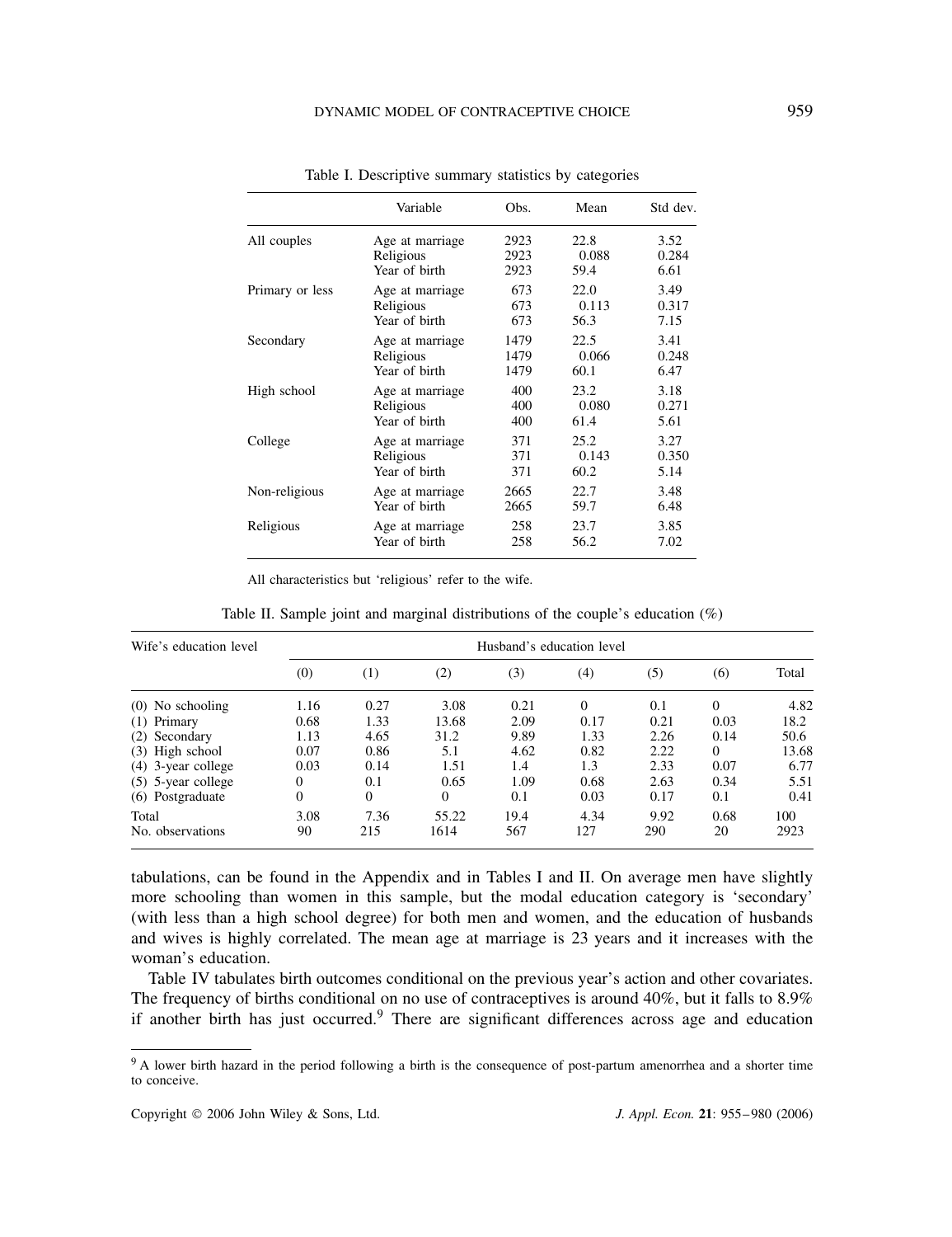# 960 J. M. CARRO AND P. MIRA

| Table III.                                                       |
|------------------------------------------------------------------|
| Panel A: contraceptive methods used at the time of the interview |

| Contraceptive method | Proportion $(\%)$ |  |  |
|----------------------|-------------------|--|--|
| Condom               | 42.35             |  |  |
| Pill                 | 27.94             |  |  |
| <b>IUD</b>           | 13.34             |  |  |
| Withdrawal           | 12.13             |  |  |
| Rhythm               | 2.66              |  |  |
| Others               | 1.58              |  |  |

Panel B: age, parity, birth rate and contraceptive use; time series of sample means

| Year | $# \, Obs.$ | Age:<br>mean(sd) | Parity:<br>mean(sd) | Birth rate:<br>births/obs. | Contracept | Sterilize |
|------|-------------|------------------|---------------------|----------------------------|------------|-----------|
| 1983 | 325         | 24.84(4.62)      | 1.19(1.16)          | 0.662                      | 53.54%     | 1.85%     |
| 1984 | 1618        | 28.58(5.11)      | 1.49(1.05)          | 0.124                      | 67.86%     | 1.11%     |
| 1985 | 1788        | 28.96(5.34)      | 1.52(1.08)          | 0.130                      | 69.30%     | 1.62%     |
| 1986 | 1891        | 29.48(5.46)      | 1.54(1.07)          | 0.123                      | 72.13%     | 1.53%     |
| 1987 | 1997        | 30.00(5.60)      | 1.55(1.05)          | 0.105                      | 72.25%     | 1.95%     |
| 1988 | 2102        | 30.44(5.82)      | 1.53(1.05)          | 0.098                      | 72.74%     | 1.76%     |
| 1989 | 2209        | 30.90(6.02)      | 1.53(1.05)          | 0.102                      | 73.11%     | 2.13%     |
| 1990 | 2314        | 31.32(6.21)      | 1.52(1.03)          | 0.095                      | 74.29%     | 1.86%     |
| 1991 | 2329        | 31.67(6.13)      | 1.51(1.01)          | 0.082                      | 74.97%     | 1.89%     |
| 1992 | 2343        | 31.92(5.98)      | 1.51(1.01)          | 0.082                      | 74.47%     | 2.26%     |
| 1993 | 2338        | 32.30(5.97)      | 1.49(0.97)          | 0.098                      | 76.26%     | $2.01\%$  |

Table IV. Sample birth frequencies by wife's age and education (%)

| Age       | Not contracept |               | Contracept | Education           | Not contracept | Contracept |  |
|-----------|----------------|---------------|------------|---------------------|----------------|------------|--|
|           | $b_{t-1}=0$    | $b_{t-1} = 1$ |            |                     |                |            |  |
| $\leq$ 25 | 60.42          | 10.79         | 5.39       | Primary or less     | 28.94          | 2.63       |  |
| $26 - 30$ | 56.30          | 9.24          | 2.86       | Secondary           | 39.44          | 2.41       |  |
| $31 - 35$ | 36.52          | 5.26          | 2.08       | High school         | 43.64          | 3.19       |  |
| $36 - 44$ | 6.92           | 2.78          | 0.71       | 3-years college     | 43.47          | 1.62       |  |
|           |                |               |            | $5 +$ -year college | 44.62          | 4.51       |  |
| All       | 43.75          | 8.90          | 2.61       | All                 | 38.02          | 2.61       |  |

 $b_{t-1}$  is lagged birth indicator.

categories; the birth hazard decreases monotonically with the mother's age and it is higher for more educated women. The frequency of births conditional on using contraceptives (i.e., 'failure' rates) is between 2% and 4% on average. It also declines with age, but there are no significant education effects.

The columns of Table V show the distribution of the couple's choices by parity and wife's age, excluding period-observations of sterilized couples. Figure 1 displays an important aspect of this data, the age profiles of the probability of using contraceptives by parity. The essential patterns of contraceptive behaviour are the following. The use of contraceptives increases as couples move from parity 0 to parity 2, but it declines slightly for women in parities 3 and higher. Overall, the proportion of women choosing to contracept is very high, around 50% at parity 0 and higher than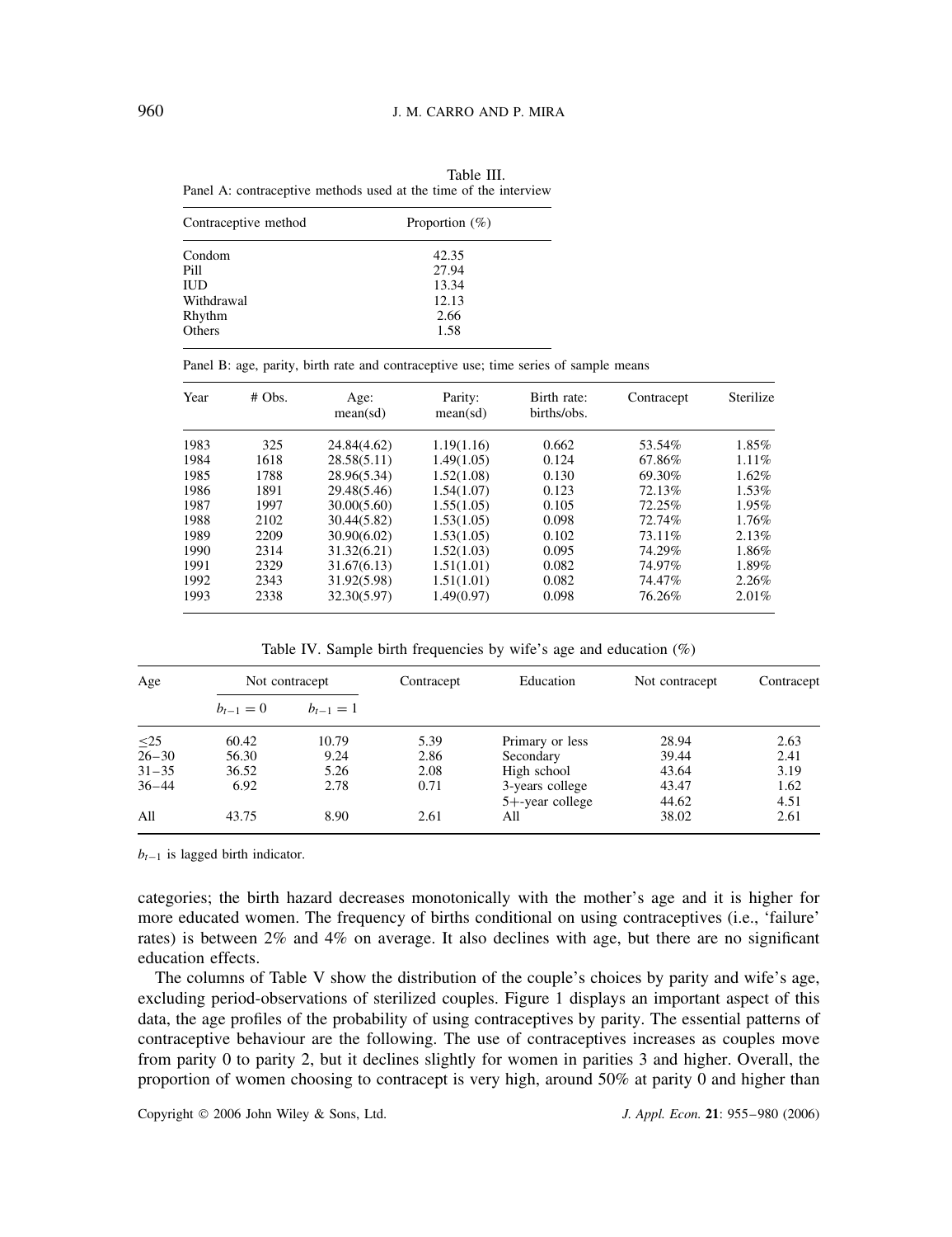

Figure 1. Proportion of non-sterilized couples contracepting, by age and parity



Figure 2. Proportion of all couples sterilized, by age and parity

70% at every other parity. At parity 0 the proportion using contraceptives is clearly decreasing in the mother's age, but not at higher parities. Sterilization almost never occurs at parities 0 and 1 but it is quite common at parities 2 and higher. The age profile of sterilization rates is hump-shaped, with its peak around 30. Couples are a lot more likely to sterilize immediately after a birth:  $8.5\%$ choose to do so when their second child is born, as well as 20% of those who experience a birth at higher parities (see Table VI).<sup>10</sup> Figure 2 shows the cumulated proportion of sterilized couples, by age and parity. By age 30, one in every eight couples who have reached parity 2 and one in

<sup>&</sup>lt;sup>10</sup> Sterilization rates are even higher when a birth follows contraceptive failure, but sample sizes are small and these differences are only marginally significant.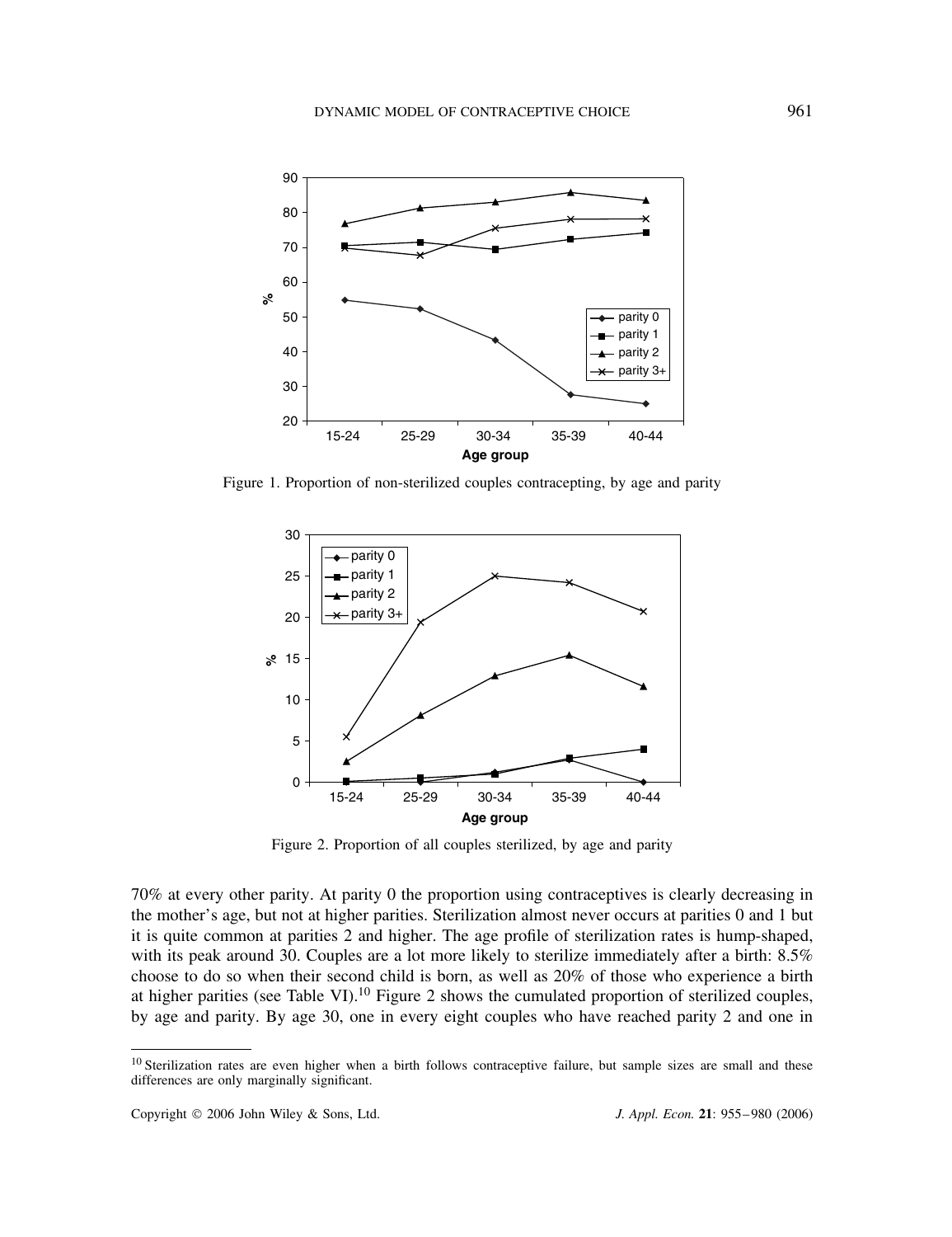| Parity         | Age group  |      | No contraception |      | Contracept |     | Sterilize |  |
|----------------|------------|------|------------------|------|------------|-----|-----------|--|
|                |            | S    | P                | S    | P          | S   | P         |  |
| $\mathbf{0}$   | $15 - 24$  | 45.2 | 49.0             | 54.8 | 51.0       | 0.0 | 0.0       |  |
|                | $25 - 29$  | 47.7 | 45.5             | 52.3 | 54.3       | 0.0 | 0.1       |  |
|                | $30 - 34$  | 56.5 | 57.3             | 43.3 | 42.3       | 0.2 | 0.4       |  |
|                | $35 - 39$  | 71.7 | 68.1             | 27.6 | 31.1       | 0.7 | 0.8       |  |
|                | $40 - 44*$ | 75.0 | 70.6             | 25.0 | 28.9       | 0.0 | 0.4       |  |
| 1              | $15 - 24$  | 29.5 | 27.4             | 70.5 | 72.3       | 0.0 | 0.2       |  |
|                | $25 - 29$  | 28.4 | 25.9             | 71.5 | 73.6       | 0.1 | 0.4       |  |
|                | $30 - 34$  | 30.2 | 32.5             | 69.4 | 66.7       | 0.4 | 0.8       |  |
|                | $35 - 39$  | 27.3 | 30.5             | 72.3 | 67.8       | 0.4 | 1.7       |  |
|                | $40 - 44$  | 25.5 | 25.9             | 74.2 | 73.1       | 0.3 | 0.9       |  |
| $\overline{2}$ | $15 - 24$  | 21.6 | 20.7             | 76.8 | 77.1       | 1.6 | 2.1       |  |
|                | $25 - 29$  | 15.5 | 14.8             | 81.3 | 82.1       | 3.2 | 3.2       |  |
|                | $30 - 34$  | 13.2 | 14.2             | 83.0 | 82.1       | 3.8 | 3.7       |  |
|                | $35 - 39$  | 12.1 | 12.5             | 85.8 | 84.6       | 2.1 | 2.9       |  |
|                | $40 - 44$  | 15.3 | 15.0             | 83.5 | 83.8       | 1.2 | 1.1       |  |
| $3+$           | $15 - 24*$ | 28.3 | 22.8             | 69.8 | 73.3       | 1.9 | 3.9       |  |
|                | $25 - 29$  | 23.8 | 19.7             | 67.7 | 75.3       | 8.5 | 4.9       |  |
|                | $30 - 34$  | 16.3 | 16.0             | 75.5 | 78.4       | 8.2 | 5.6       |  |
|                | $35 - 39$  | 17.0 | 16.4             | 78.1 | 80.2       | 4.9 | 3.4       |  |
|                | $40 - 44$  | 20.1 | 19.4             | 78.2 | 79.4       | 1.7 | 1.2       |  |

Table V. Contraceptive actions by age and parity  $(\%)$ 

<sup>Ł</sup> Group with less than 100 observations.

 $S =$ sample; P = predicted.

| Parity             |                         | 1         | $\overline{2}$ |           | 3       |           |
|--------------------|-------------------------|-----------|----------------|-----------|---------|-----------|
|                    | $b_t=0$                 | $b_t = 1$ | $b_t=0$        | $b_t = 1$ | $b_t=0$ | $b_t = 1$ |
| Sample proportions |                         |           |                |           |         |           |
| $15 - 25$          | 0.1                     | $\Omega$  | 1.1            | 2.8       | $2.0*$  | $5.4***$  |
| $26 - 30$          | 0.1                     | $\Omega$  | 2.5            | 8.1       | 4.6     | 17.9      |
| $31 - 35$          | 0.5                     | $0^*$     | 2.6            | 13.0      | 5.7     | 19.4      |
| $36 - 44$          | 0.6                     | $0**$     | 1.5            | $15.8**$  | 1.8     | $28.8*$   |
|                    | Predicted probabilities |           |                |           |         |           |
| $15 - 25$          | 0.2                     | 0.5       | 1.4            | 4.1       | $2.7*$  | $6.8**$   |
| $26 - 30$          | 0.3                     | 1.3       | 2.3            | 8.1       | 3.3     | 9.5       |
| $31 - 35$          | 0.8                     | $3.3*$    | 2.9            | 11.3      | 3.7     | 13.3      |
| $36 - 44$          | 1.4                     | $6.3**$   | 2.1            | $9.6***$  | 1.9     | $9.3*$    |

Table VI. Sterilization rates by age, parity and current birth outcome (%)

 $*$  Group with less than 40 observations.  $*$  Group with less than 100 observations.

 $b_t$  is birth indicator.

every four couples who have reached parity 3 are protected by sterilization. These proportions are somewhat higher for couples who married after sterilization became legal in 1983.

An important feature of the data is the persistence in the couples' choices. This is illustrated in Table VII, which shows transition probabilities between actions within a birth interval. For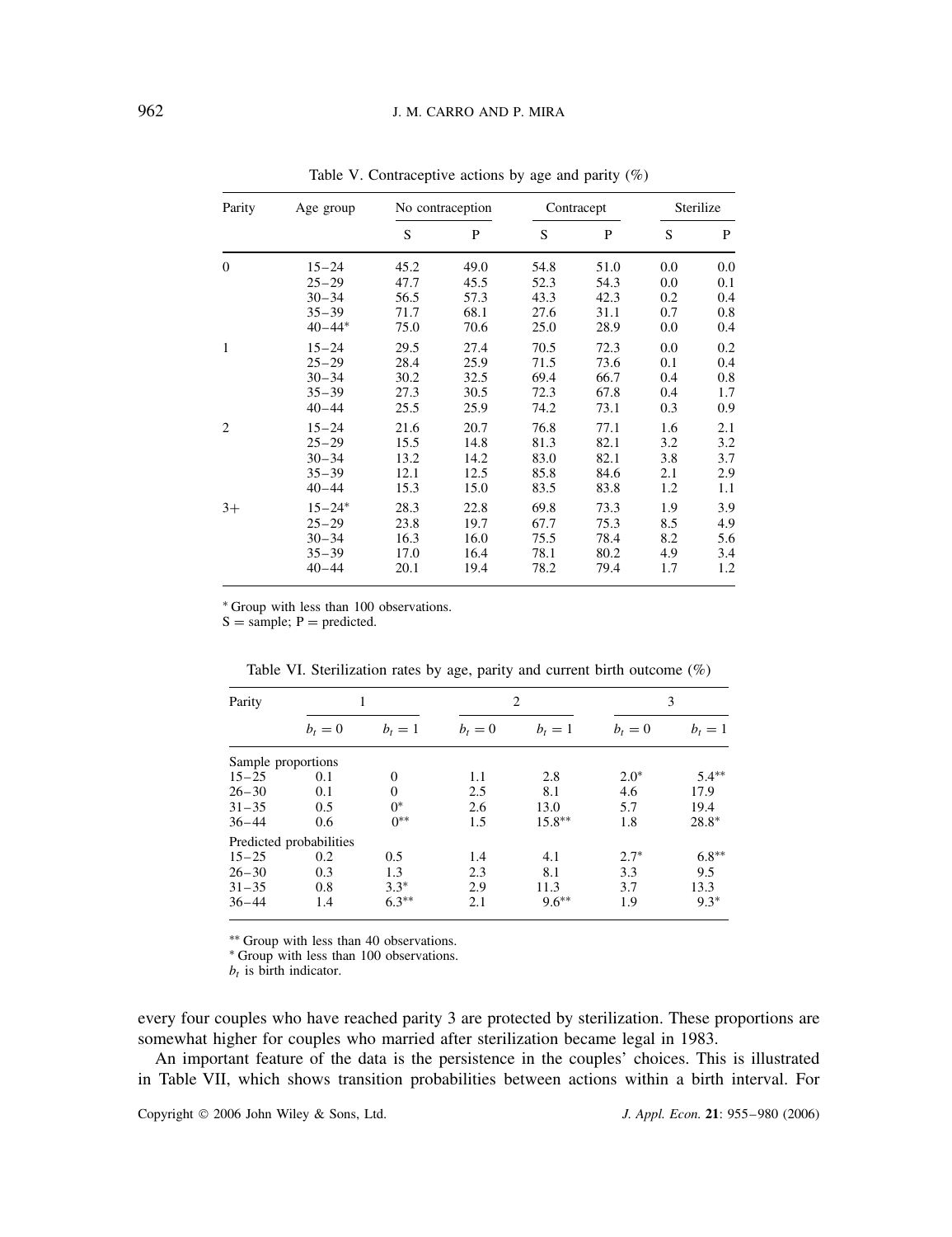| Action at $t$                         |                  |                  | Action at $t + 1$ |           |
|---------------------------------------|------------------|------------------|-------------------|-----------|
|                                       | No contraception |                  | Contracept        | Sterilize |
| No contraception                      | Sample           | 0.8056           | 0.1905            | 0.0040    |
|                                       | Predicted        | 0.8100           | 0.1896            | 0.0003    |
| Contracept                            | Sample           | 0.3328           | 0.6672            | 0         |
|                                       | Predicted        | 0.2525           | 0.7469            | 0.0006    |
| Parity one at t and $t + 1$           |                  |                  |                   |           |
| Action at t                           |                  |                  | Action at $t + 1$ |           |
|                                       |                  | No contraception |                   | Sterilize |
| No contraception                      | Sample           | 0.9242           | 0.0720            | 0.0038    |
|                                       | Predicted        | 0.8342           | 0.1638            | 0.0021    |
| Contracept                            | Sample           | 0.1604           | 0.8365            | 0.0031    |
|                                       | Predicted        | 0.1506           | 0.8437            | 0.0057    |
| Parity two at t and $t + 1$           |                  |                  |                   |           |
| Action at t                           |                  |                  | Action at $t + 1$ |           |
|                                       | No contraception |                  | Contracept        | Sterilize |
| No contraception                      | Sample           | 0.9128           | 0.0780            | 0.0092    |
|                                       | Predicted        | 0.8744           | 0.1194            | 0.0062    |
| Contracept                            | Sample           | 0.0192           | 0.9573            | 0.0236    |
|                                       | Predicted        | 0.0351           | 0.9408            | 0.0242    |
| Parity three or more at t and $t + 1$ |                  |                  |                   |           |
| Action at t                           |                  |                  | Action at $t + 1$ |           |
|                                       | No contraception |                  | Contracept        | Sterilize |

Table VII. Contraceptive choices, transition probabilities Parity zero at t and  $t + 1$ 

No contraception Sample 0.9167 0.0500 0.0333<br>Predicted 0.8210 0.1715 0.0076 Predicted 0.8210 0.1715 0.0076<br>Sample 0.0204 0.9593 0.0204 Contracept Sample 0.0204 0.9593 0.0204<br>Predicted 0.0257 0.9498 0.0245 Predicted *Note*: These sample statistics are calculated for couples whose education level

is less than high school (both husband and wife); the couple has  $R = 0$  (not religious) and married when the wife was between 20 and 24 years old. Periods t with a birth  $(b_t = 1)$  are excluded.

instance, 81% of couples in parity 0 who choose not to contracept in any given year will choose the same action the following year, provided a birth has not occurred. The degree of persistence is larger at higher parities, reaching 96% for couples who are contracepting in parities 2 and higher. Figure 3 shows, for the population of couples who attain a given parity, the proportion who are still contracepting at each duration of the subsequent birth interval. Duration 0 is the period that initiates the interval. With the exception of durations 0 to 1, the proportion keeps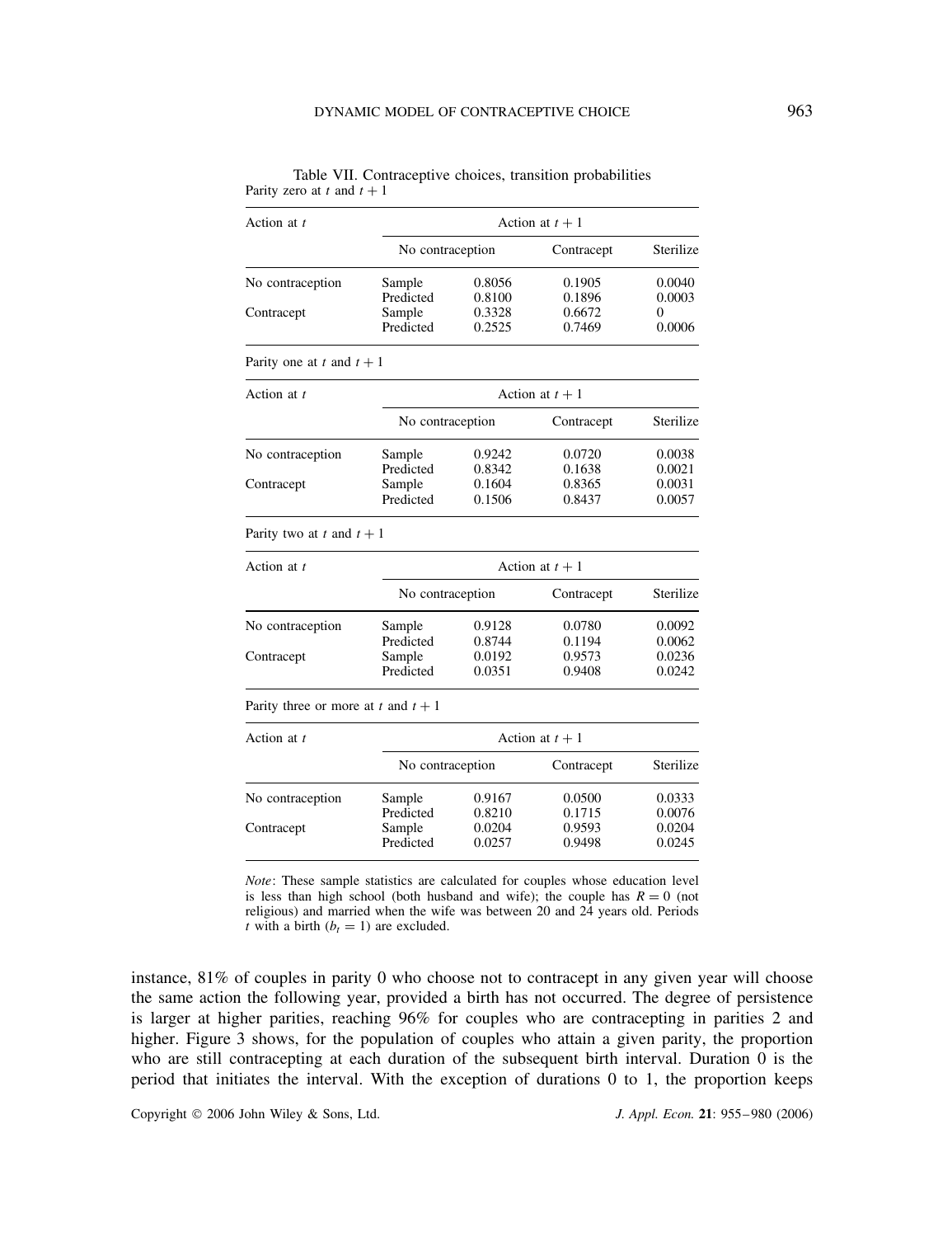

Figure 3. Sample proportion of couples still contracepting, by duration of birth interval

falling as couples switch to no contraception and/or experience a birth and move to the next parity.<sup>11</sup> That is, the proportion of couples contracepting is at a relative low immediately after a birth, increases sharply the following year and then declines monotonically. The decline is steeper at lower parities, reflecting the smaller degree of persistence of those who are contracepting as seen in Table VII. As a result the proportion contracepting three years into the interval is only 15% at parity 0, still over a half at parity 1 and more than 80% at parity 2.

In summary, a large fraction of couples are contracepting right after marriage but the transition to no use of contraceptives and the first birth tends to be short. Most couples contracept for at least two years after the first birth and then gradually switch to no contraception and a second birth. A non-negligible number of couples choose to sterilize immediately after reaching parities 2 or higher. Almost all other couples at those parities contracept continuously; exits occur slowly and are the result of contraceptive failures and the decision by a few couples to stop contracepting.

The main difference in contraceptive behaviour across education categories is that more educated women are more likely to contracept at parity 0 (see Table VIII). Furthermore, educated couples are more likely to sterilize at parities 2 and higher and religious couples are less likely to contracept and to sterilize.

Finally, of the 2923 women in the sample, we have complete histories for 629 and 1285 are observed through age 36 or sterilization. Table IX shows the distribution of final parity for these subsamples. Few births occur beyond age 36. Approximately half of women stay at parity 2, at least a third move to parities 3 or higher and only  $1-2\%$  stay at parity 0. On average, completed parity is lower for couples with more educated wives.

<sup>&</sup>lt;sup>11</sup> Some couples move from 'not contracepting' to 'contracepting' and thus partly offset the flow out of the pool of contracepting couples. However, this offsetting flow is very small, first because the birth hazard is high and second because of the persistence in contraceptive behaviour.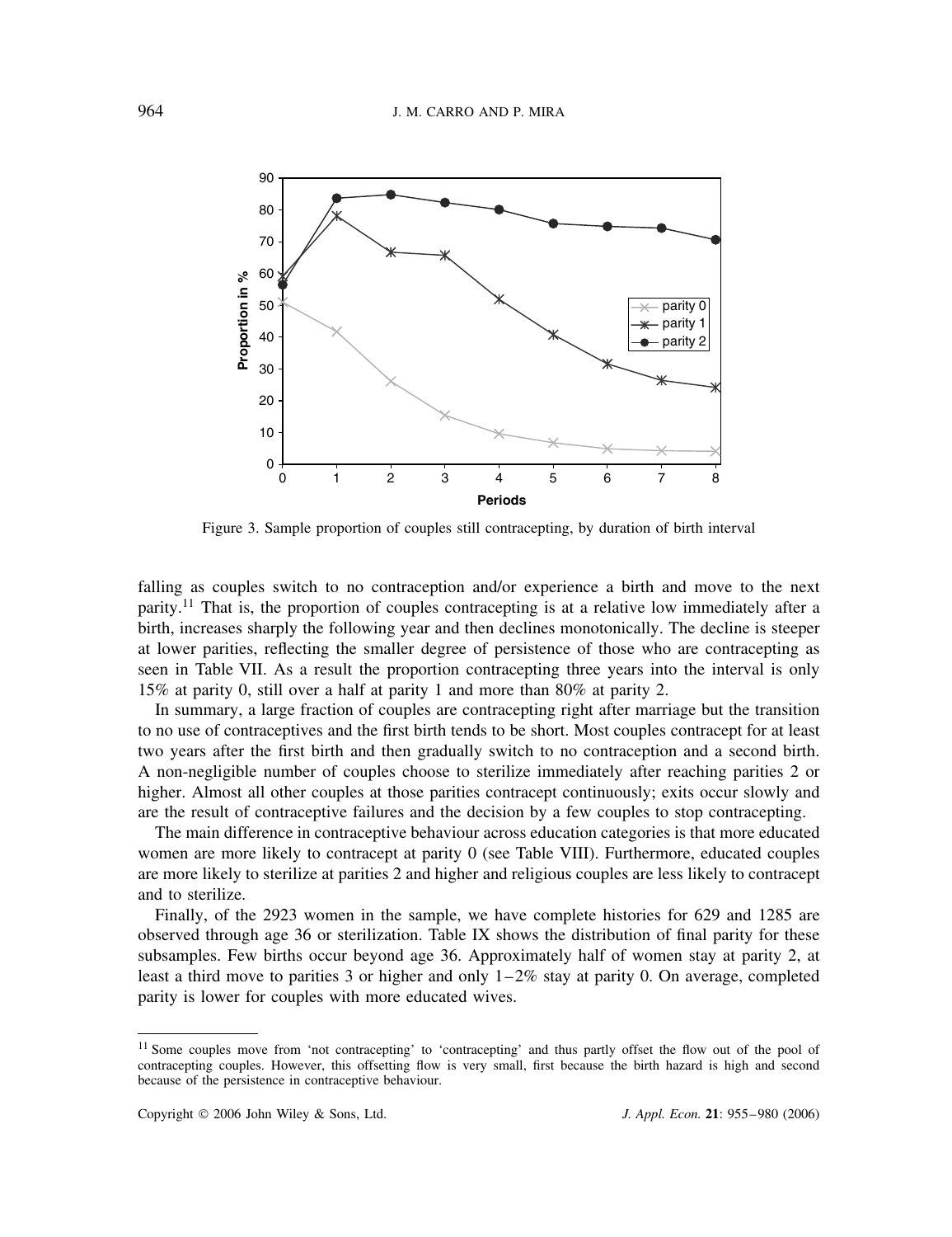| Parity         | Wife's education |      | No contraception | Contracept |      | Sterilize |     |
|----------------|------------------|------|------------------|------------|------|-----------|-----|
|                |                  | S    | P                | S          | P    | S         | P   |
| $\Omega$       | Primary or less  | 67.7 | 62.6             | 32.3       | 37.3 | 0.0       | 0.0 |
|                | Secondary        | 52.0 | 52.2             | 47.9       | 47.8 | 0.1       | 0.1 |
|                | High school      | 40.1 | 43.4             | 59.9       | 56.6 | 0.0       | 0.1 |
|                | College          | 40.4 | 41.9             | 59.5       | 57.6 | 0.1       | 0.5 |
| 1              | Primary or less  | 27.9 | 27.7             | 72.0       | 71.5 | 0.1       | 0.8 |
|                | Secondary        | 29.3 | 27.9             | 70.4       | 71.5 | 0.2       | 0.6 |
|                | High school      | 26.9 | 29.1             | 72.8       | 70.3 | 0.3       | 0.6 |
|                | College          | 31.0 | 30.7             | 68.7       | 68.6 | 0.3       | 0.7 |
| $\overline{2}$ | Primary or less  | 14.3 | 14.7             | 83.2       | 82.7 | 2.5       | 2.5 |
|                | Secondary        | 14.5 | 14.6             | 82.5       | 82.4 | 2.9       | 3.0 |
|                | High school      | 10.5 | 11.6             | 86.4       | 84.8 | 3.1       | 3.7 |
|                | College          | 15.2 | 14.5             | 81.8       | 81.4 | 3.0       | 4.1 |
| $3+$           | Primary or less  | 22.1 | 20.7             | 74.1       | 76.2 | 3.8       | 3.1 |
|                | Secondary        | 14.9 | 14.4             | 78.6       | 81.6 | 6.6       | 4.0 |
|                | High school      | 11.2 | 11.4             | 79.3       | 83.7 | 9.5       | 4.9 |
|                | College          | 22.9 | 18.7             | 70.9       | 76.6 | 6.3       | 4.8 |

Table VIII. Contraceptive actions by parity and wife's education (%)

 $S =$  sample;  $P =$  predicted.

|                   | Number of children |      |                |      |      |  |
|-------------------|--------------------|------|----------------|------|------|--|
|                   | $\Omega$           | 1    | $\overline{c}$ | $3+$ | Mean |  |
| Full sample $>35$ | 2.9                | 13.0 | 54.4           | 29.7 | 2.2  |  |
| Full sample $>39$ | 2.4                | 10.3 | 52.4           | 34.9 | 2.4  |  |
| Full sample $>43$ | 1.3                | 7.5  | 52.8           | 38.5 | 2.5  |  |
| Non-religious     | 2.6                | 13.0 | 55.4           | 29.0 | 2.2  |  |
| Religious         | 5.0                | 13.2 | 47.2           | 34.6 | 2.3  |  |
| Primary or less   | 0.9                | 12.4 | 48.9           | 37.8 | 2.4  |  |
| Secondary         | 3.1                | 11.0 | 57.9           | 28.0 | 2.2  |  |
| High school       | 4.5                | 19.6 | 59.8           | 16.1 | 1.9  |  |
| College           | 7.4                | 19.0 | 52.1           | 14.1 | 1.7  |  |

Table IX. Sample distributions of parity (%)

*Note*: The first three rows show the distribution of parity at a couple's last observation for all women who are then older than 35, 39 and 43, respectively. In each case we also included those who had sterilized before that age since that is their stopping period. The other rows are calculated using the last observation of women who are older than 35 and those who have sterilized. Age and education levels refer to the wife.

#### 4. ECONOMETRIC IMPLEMENTATION

## **4.1. Likelihood**

Following Rust (1988), we assume the state vector can be partitioned as follows:  $S_t =$  $(X_t, \varepsilon_{1t}, \varepsilon_{2t}, \varepsilon_{3t})$ , where  $\varepsilon_{jt}$  is a random variable which determines the utility of action j in period t. It is known to the couple at t but it is not observed by the econometrician, whereas  $X_t$  is observed by the econometrician. The  $\varepsilon_{tj}$ 's satisfy the conditional independence assumption, i.e.,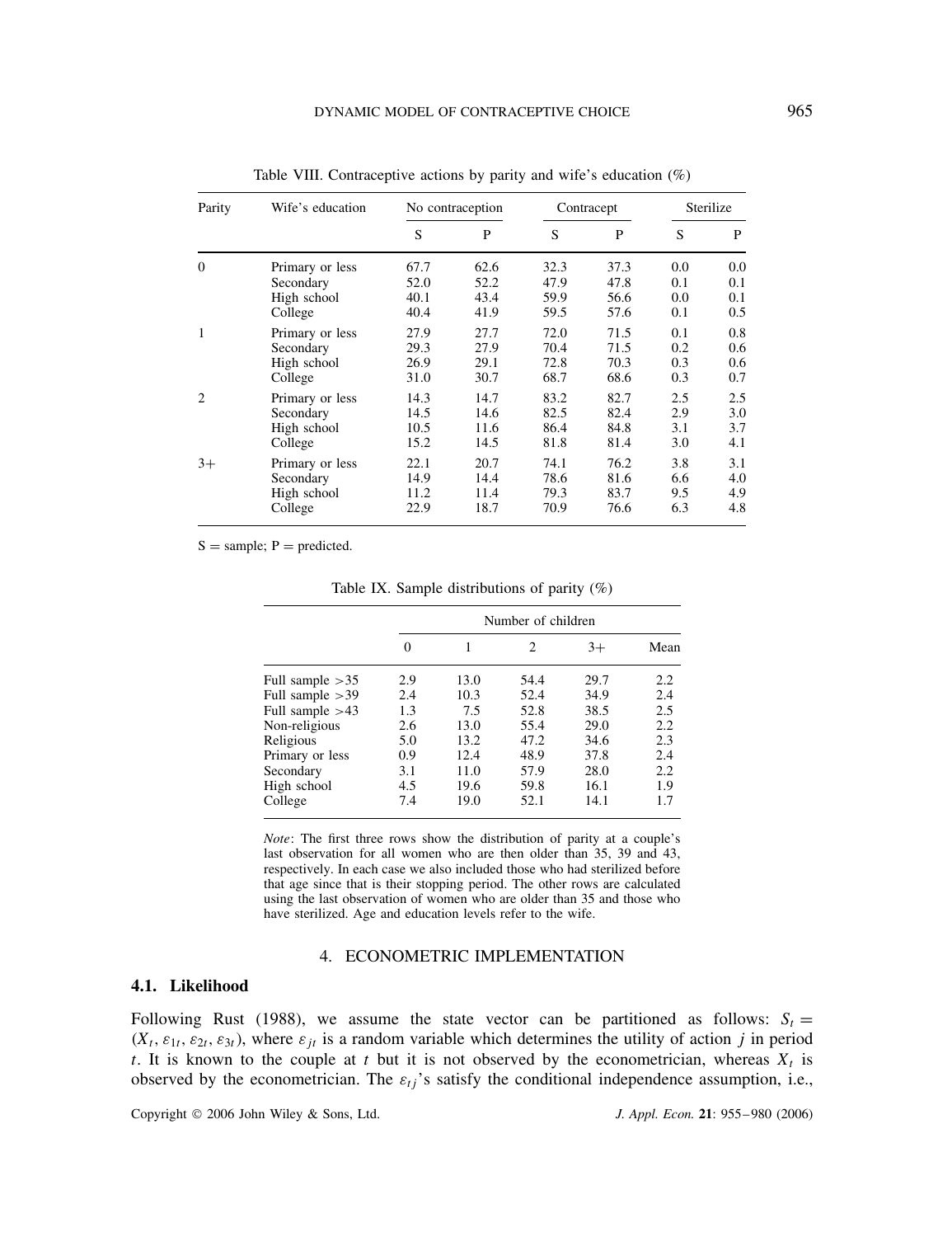they are independent across choices, couples and periods with distribution  $G(.)$ . The utility function is additively separable in observables and unobservables:

$$
u_{tj} = \tilde{u}_{tj}(X_t) + \varepsilon_{tj}
$$

Let  $d_{tj}^*(S_t)$  denote the choice indicators when optimal actions are chosen and  $\tau^*$  the optimal stopping period. Then  $d_{tk}^*(S_t) = 1$  if and only if

$$
k = \arg \max_{j \in \{1,2,3\}} [v_{tj}(X_t) + \varepsilon_{tj}]
$$
 (2)

and

$$
P_{tk}(X_t) = \int I(k = \arg \max_j \{v_{tj}(X_t) + \varepsilon_{tj}\}) \, dG(\varepsilon_{tj}) \tag{3}
$$

where  $P_{tk}(X_t)$  is the probability of choosing action k at t conditional on  $X_t$  and  $v_{tj}(X_t)$  is a valuation function giving the expected flow of current and future utilities conditional on the choice of j at t and on optimal choices in the future. The valuation function satisfies the following Bellman equation:

$$
v_{tj}(X_t) = \tilde{u}_{tj}(X_t) + \beta E[\max_k \{v_{t+1k}(X_{t+1}) + \varepsilon_{t+1,k}\}|X_t, d_{tj} = 1]
$$
\n(4)

for  $j = 1, 2$  and  $t \leq T - 1$ , and  $v_{tj}(X_t) = \tilde{u}_{tj}(X_t) + \beta E[W(t+1, X_{t+1})|X_t, d_{tj} = 1]$  if  $j = 3$  or  $t =$ T. Note that the conditional independence assumption implies that in order to compute valuation functions and the conditional choice probabilities it is not necessary to perform multiple integration over lagged values of the unobservables. In our specification below, the birth outcome is the only source of uncertainty about  $X_{t+1}$  so the expectation on the right-hand side of equation (4) is taken over conditional distributions of the birth outcome and of next period's values of the unobservables.

Suppose  $\tilde{u}_{tj}$ (),  $W$ (),  $F_j$ () and  $G$ () are known up to a vector of parameters  $\theta$ . In order to allow for permanent unobserved heterogeneity we assume that some of the parameters in  $\theta$  may vary across a finite number of 'types' in the population. Let  $\theta_k$  denote the value of the parameters for type k and  $\pi_k$  the proportion of the population of that type. A couple's type is known to the couple but it is not observed by the econometrician. Since sterilization was not legal before 1983 we decided to drop all couple-year observations corresponding to that period. Our data consists of an unbalanced panel  $\{d_{itj}, X_{it}, b_{it}\}_{i=1,\dots,n}^{t=t_i,\dots,\bar{t}_i}$ . A household's history may be right-censored  $(\bar{t}_i < \tau_i^*)$ if the woman was under 45 at the time of the interview, or left-censored  $(t_i > 1)$  if the couple married before 1983, or both. Therefore, even if distributions of type  $\{\pi_k\}$  are assumed independent of the couple's observable characteristics at the time of marriage  $X_{i1}$ , we have to consider the possibility that initial conditions  $X_t$ , might be correlated with the unobservable type for couples with left-censored observations. We deal with this problem by allowing the probability that those couples are of each type to vary with initial conditions. A couple's contribution to the likelihood conditional on the unobserved type combines conditional choice probabilities and the probabilities of birth outcomes conditional on contraceptive actions:

$$
\mathcal{L}_i(\theta_k) = \prod_t \prod_j \{ P_j(X_{it}; \theta) [b_{it+1} F_{jt}(\theta) + (1 - b_{it+1})(1 - F_{jt}(\theta))] \}^{d_{itj}}
$$

The sample log-likelihood is then  $L(\theta) = \sum_i \ln \sum_k \mathcal{L}_i(\theta_k) \Pr(k|X_{t_i})$ . In order to evaluate the likelihood we need the valuation functions  $v_{it}$ . A full solution of the model is required to compute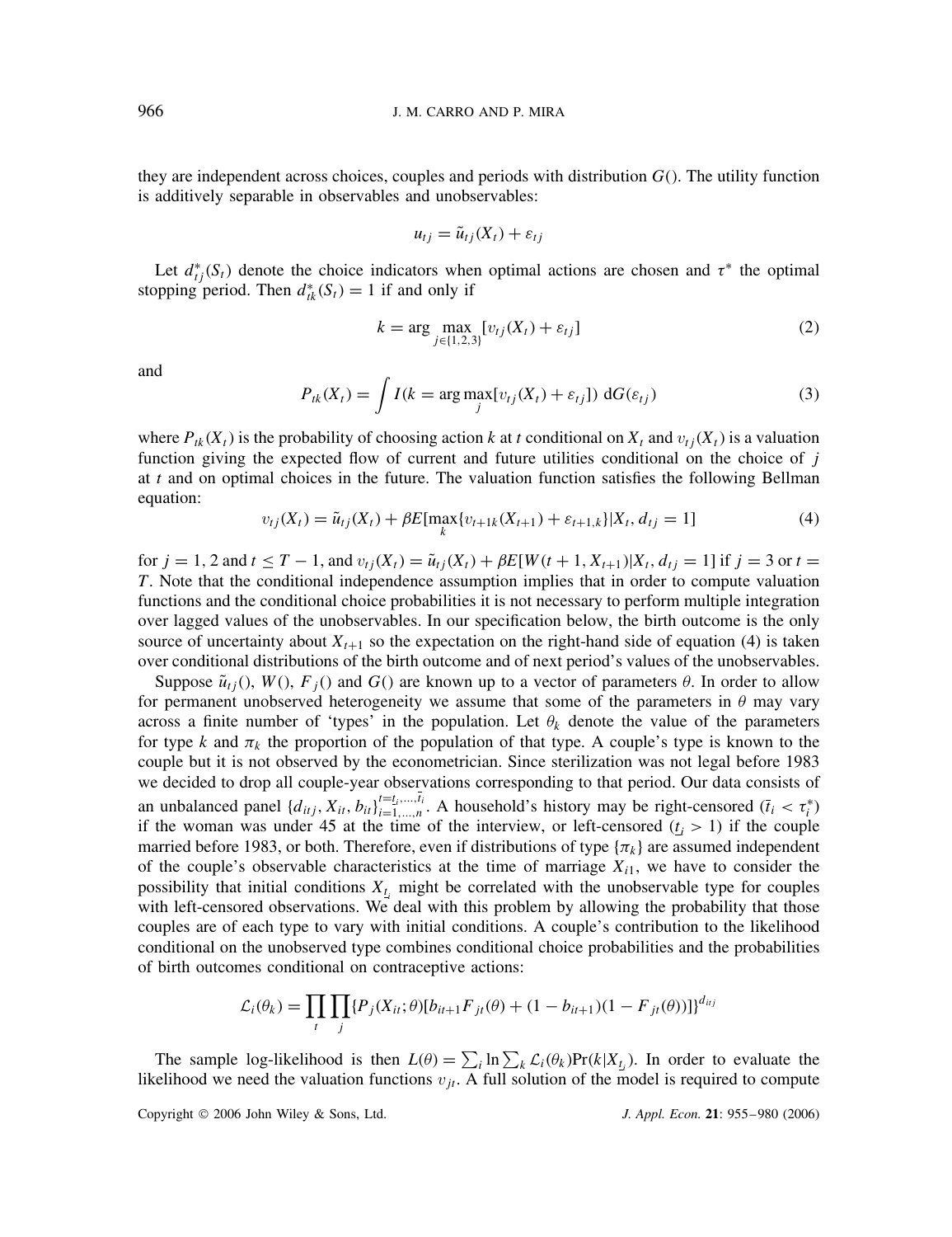$v_{it}$  for  $j = 1, 2$ . Solving the model by backward induction for each  $\theta$  is straightforward but computationally expensive. Under the assumption that the unobserved state variables  $\varepsilon_{t}$  are drawn from an extreme value distribution, the conditional choice probabilities and the recursions in (3) and (4) have convenient (logistic) closed forms.<sup>12</sup>

#### **4.2. Specification**

The per-period utility function is

$$
u_{tj}( ) = \eta_1 I_{1t} + \eta_{2k} N_t + \eta_3 N_t^2
$$
  
+ (\gamma\_1 E\_1 + \alpha\_1 E\_2) I\_{1t} + (\gamma\_2 E\_1 + \alpha\_2 E\_2) I\_{2t} + (\gamma\_3 E\_1 + \alpha\_3 E\_2) \sum\_{n > 2} I\_{nt}   
+ \mu\_0 d\_{t-1,1} d\_{t2} + \mu\_{j1} + \mu\_{j2} R + \mu\_{33} \tilde{t} d\_{t3}  
+ \psi\_0 (t - 35) I(t \ge 36) b\_t + (\psi\_1 du r\_{t1} + \psi\_2 du r\_{t2} + \psi\_3 du r\_{t3}) b\_t (5a)

The terms in the first two lines determine the utility derived from the stock of children as a function of parity, the couple's unobserved type and schooling and the parameters  $(\eta, \gamma, \alpha)$ . N<sub>t</sub> is parity at the end of period t, the indicator  $I_{nt}$  is 1 if the wife has reached parity n or greater, k is unobserved type and  $E_1$  and  $E_2$  are the wife's and the husband's education. Our specification combines a quadraticin-children baseline utility, parity-specific effects of the mother's and the father's education and an additional utility of leaving the state of childlessness. Thus the marginal value of the first child is  $\eta_1 + \eta_2 k + \eta_3 + \gamma_1 E_1 + \alpha_1 E_2$ , the marginal value of the second child is  $\eta_{2k} + 3\eta_3 + \gamma_2 E_1 + \alpha_2 E_2$ and the marginal value of the Nth child for  $N > 2$  is  $\eta_{2k} + (2N - 1)\eta_3 + \gamma_3 E_1 + \alpha_3 E_2$ . In the third line, parameters ( $\mu_{j1}, \mu_{j2}$ ) for  $j = 1, 2, 3$  characterize the couple's preferences over contraceptive actions. Since only the differences in the utilities associated with each action are identified we use  $\mu_{11} = \mu_{12} = 0$  as an identifying restriction; i.e., the disutility of taking no contraceptive action is set to zero. Note that separate identification of child valuation and contraceptive cost parameters relies on sample variation in the probabilities of conception.<sup>13</sup> We assume that a fixed disutility cost  $\mu_0$  is incurred whenever a couple initiates a spell of contraception. Once a couple is already contracepting, each year of protection involves an additional cost which depends on the couple's religious beliefs:  $R$  is an indicator equal to 1 if the couple attends religious services every week. The fixed cost/variable cost structure will help us fit the strong persistence in the use of contraceptives which is a feature of the data. The fixed cost  $\mu_0$  may be interpreted in terms of habit formation, as a cost of 'switching' to contraception for couples who are currently not contracepting.<sup>14</sup> The parameter  $\mu_{33}$  introduces age variation in the cost of sterilization. A potentially important component of the cost of sterilization is the possibility of regret, i.e., because the method is irreversible a couple who uses it will be unable to adjust family size in the future if

<sup>&</sup>lt;sup>12</sup> See Appendix for more details.

<sup>&</sup>lt;sup>13</sup> A couple's choice determines the current period's contraceptive costs with certainty, while the utility flow from children is uncertain because it depends on whether another birth occurs. Therefore contraceptive cost parameters  $\mu$  enter utility differences directly, whereas child valuation parameters are multiplied by differences in conditional birth probabilities. Furthermore, as in probit and logit models, utility and cost parameters are identified only up to scale.

<sup>&</sup>lt;sup>14</sup> As pointed out by a referee, one drawback of this interpretation is that our single contraceptive choice aggregates methods which would seem to involve different 'fixed' and 'variable' costs, e.g. condoms and IUD.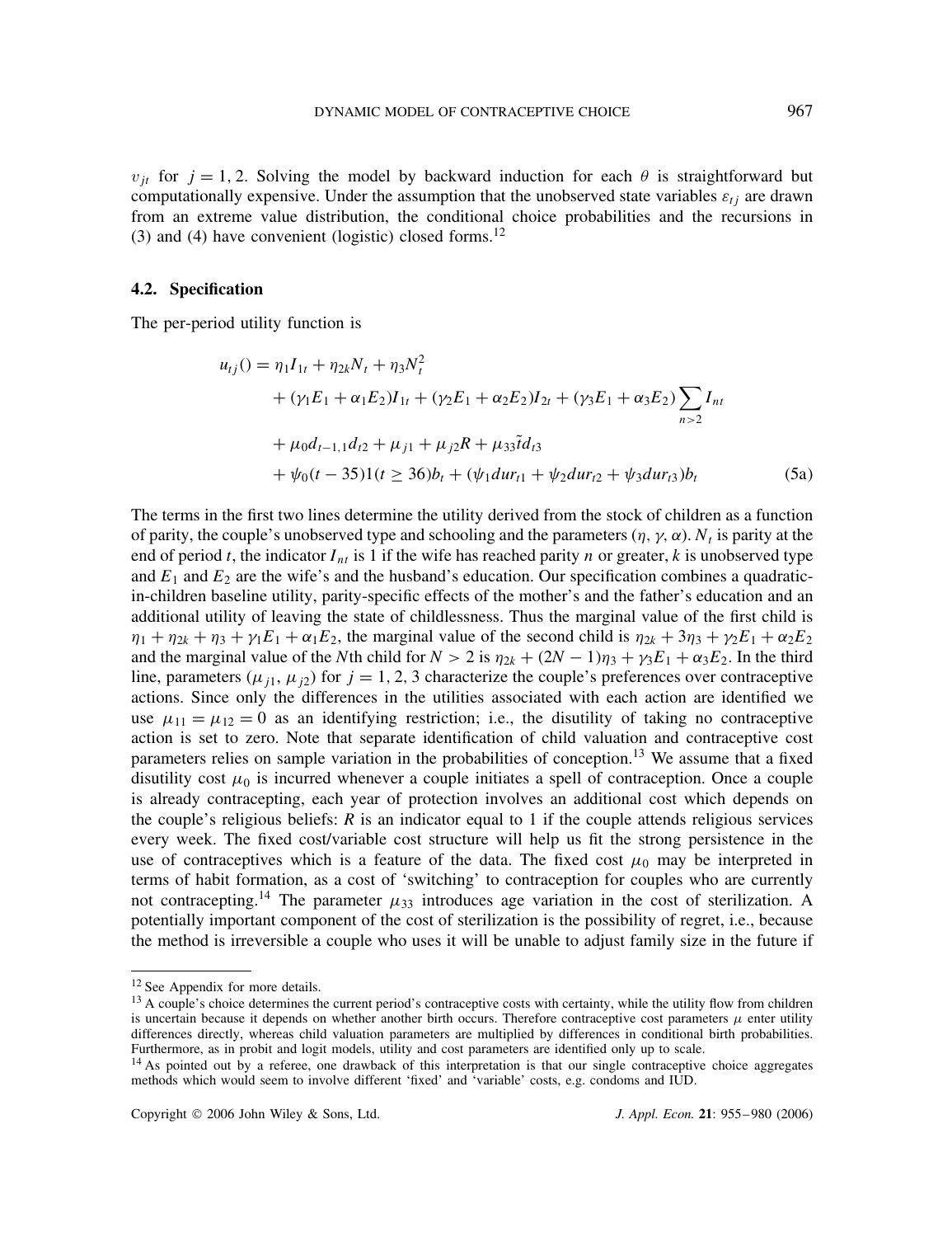their preferences for children were to change unexpectedly. Anticipating regret, some couples may substitute reversible contraceptive methods for sterilization. The risk of regret is smaller for older couples, so the contribution of regret to the cost of sterilization should fall with the age of the woman. Making the cost of sterilization a linear function of age allows us to test for sterilization regret in a simple fashion.<sup>15</sup> Finally, the terms in the last line of equation (5a) capture birth timing and birth spacing effects. We assume that every year beyond the age of 35 the cost of giving birth increases by  $\psi_0$ . The indicators  $dur_{th}$  for  $h = 1, 2, 3$  describe the duration of the current birth interval. Specifically,  $dur_{th} = 1$  if the last birth occurred h periods ago. Positive values of the parameters  $\psi_1$ ,  $\psi_2$ ,  $\psi_3$  reflect a couple's preference for spacing births.

We set the discount factor to 0.95 and in line with our treatment of children as an irreversible durable, we assume that the terminal value function is the discounted sum of utility flows from the stock of children between the stopping period and the end of life at age 76.<sup>16,17</sup>

The conditional birth probabilities  $F_{jt}$  are logistic functions of the couple's unobserved type, education and age as well as of the current period birth indicator  $b_t$ . That is,  $F_{it}$  =  $\exp(z_{jt})/[1 + \exp(z_{jt})]$  with

$$
z_{jt} = \theta_{j0} + \theta_k + \theta_{j1}\tilde{t} + \theta_{j2}\tilde{t}^2 + \theta_{j3}\tilde{t}^3
$$
  
+  $\theta_{j4}1(E_1 = 2) + \theta_{j5}1(E_1 = 3) + \theta_{j6}1(E_1 = 4) + \theta_{j7}1(E_1 > 4) + \theta_{j8}b_t$ 

Based on our analysis of the raw data we set  $\theta_{24} = \theta_{25} = \theta_{26} = \theta_{27} = \theta_{28} = 0$ ; i.e., the effects of education and lagged births on the probability of conception are negligible whenever contraceptives are used.

The number of unobserved types is fixed at three. We have allowed the parameters  $\eta_2$  and  $\theta_{i0}$  to vary across unobserved types, shifting the profile of marginal values of children and the log odds ratio of births. For couples with left-censored histories we use a multinomial logit to model the distribution of unobserved types conditional on the couple's characteristics and initial conditions. All other couples draw their unobserved type at marriage from a fixed distribution, i.e., observable characteristics are exogenous with respect to type.

## 5. RESULTS

#### **5.1. Parameter Estimates**

Estimates of the multinomial logits giving the distributions of unobserved types can be found in Table XI, while full information maximum likelihood estimates of the model's structural parameters are in Table X. Panels A and B show estimates of the utility function and conditional birth probability parameters, respectively. The (quadratic) baseline utility is concave in the number

<sup>&</sup>lt;sup>15</sup> The model lacks any other explicit mechanism for sterilization regret. Introducing one (e.g., permanent shocks to the marginal utility of children) would add considerable complexity in estimation as well as in identification in the absence of additional information such as a time-varying measure of desired family size. See Montgomery (1989) for a discussion of sterilization regret and dynamic behavioural models of contraceptive choice.

<sup>&</sup>lt;sup>16</sup> In preliminary estimation rounds the model was also estimated with a discount factor of 0.90 and 0.99, resulting in a smaller value of the maximized likelihood.<br><sup>17</sup> If a couple sterilizes and the stopping period is less than age 45, we include in the terminal value function the expected

discounted value of the unobservable components of contraceptive costs between the stopping period and age 45. We do this because unobservables have non-zero means and their variances may be large relative to the choice-specific valuation functions and we do not want the comparison between sterilization and other choices to be dominated by the absence of unobservables.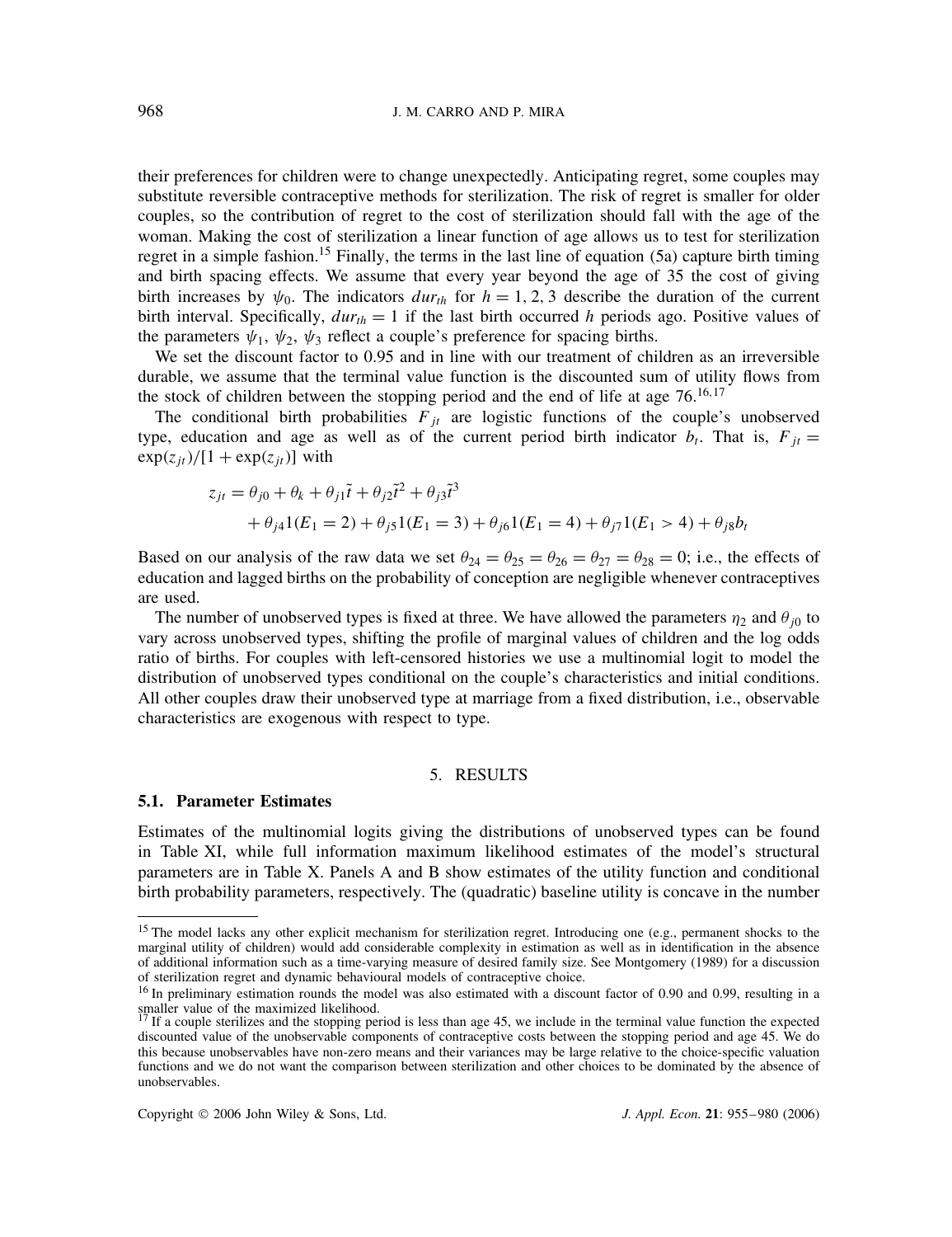| Parameter and variables |                                               | Estimate   | Standard error | z-ratio  |
|-------------------------|-----------------------------------------------|------------|----------------|----------|
|                         | Contraceptive costs                           |            |                |          |
| $\mu_0$                 | $d_{t-1}$ $_1d_{t2}$ Fixed contraceptive cost | $-1.6900$  | 0.04896        | $-34.51$ |
| $\mu_{21}$              | Contraceptive cost per year                   | 0.1225     | 0.09940        | 1.23     |
| $\mu_{22}$              | $R = 1$ diff., religious couple               | $-0.1675$  | 0.05836        | $-2.87$  |
| $\mu_{31}$              | Sterilization cost, fixed                     | $-31.7841$ | 2.89417        | $-10.98$ |
| $\mu_{32}$              | $R = 1$ diff., religious couple               | $-1.9728$  | 0.55304        | $-3.57$  |
| $\mu_{33}$              | Sterilization cost, age/10                    | 6.1302     | 0.61134        | 10.03    |
|                         | Value of children                             |            |                |          |
| $\eta_1$                | $N_t \geq 1$ at least 1 child                 | 0.1344     | 0.04670        | 2.88     |
| $\eta_2$                | $N_t$ stock of children, baseline             | 0.1504     | 0.02684        | 5.60     |
|                         | Unobserved type 2, diff.                      | 7.6915     | 1.66527        | 4.62     |
|                         | Unobserved type 3, diff.                      | 0.2388     | 0.03289        | 7.26     |
| $\eta_3$                | $N_t^2$                                       | $-0.0399$  | 0.00537        | $-7.43$  |
|                         | Effect of wife's education on                 |            |                |          |
| $\gamma_1$              | Value of first child                          | $-0.0636$  | 0.01190        | $-5.34$  |
| $\mathcal{V}2$          | Value of second child                         | 0.0052     | 0.06186        | 0.85     |
| $\gamma_3$              | Value of third and successive                 | $-0.0115$  | 0.00627        | $-1.84$  |
|                         | Effect of husband's education on              |            |                |          |
| $\alpha_1$              | Value of first child                          | 0.0075     | 0.01232        | 0.61     |
| $\alpha$                | Value of second child                         | 0.0140     | 0.00607        | 2.30     |
| $\alpha_3$              | Value of third and successive                 | $-0.0211$  | 0.00553        | $-3.81$  |
|                         | Birth spacing effects                         |            |                |          |
| $\psi_1$                | one period                                    | $-7.9454$  | 1.58457        | $-5.01$  |
| $\psi_2$                | two periods                                   | $-1.5418$  | 0.14470        | $-10.65$ |
| $\psi_3$                | three periods                                 | 0.0418     | 0.13216        | 0.32     |
|                         | Birth timing effects                          |            |                |          |
| $\psi_0$                | birth cost beyond age 35                      | $-0.7245$  | 0.06214        | $-11.66$ |

Table X. Estimates of structural parameters (A) Per-period utility function

(B) Conditional birth probabilities, log-odds regression

| Parameter and variables              | Estimate   | Standard error | z-ratio  |
|--------------------------------------|------------|----------------|----------|
| Not contracepting                    |            |                |          |
| $\theta_{10}$                        | 7.1376     | 2.40996        | 2.96     |
| Age/10<br>$\theta_{11}$              | $-6.9329$  | 2.52594        | $-2.74$  |
| $(Age/10)^2$<br>$\theta_{12}$        | 2.6910     | 0.86032        | 3.13     |
| $(Age/10)^3$<br>$\theta_{13}$        | $-0.3357$  | 0.09542        | $-3.52$  |
| Secondary education<br>$\theta_{14}$ | $-0.0709$  | 0.07584        | $-0.94$  |
| High school<br>$\theta_{15}$         | 0.0087     | 0.10513        | 0.08     |
| 3 years college<br>$\theta_{16}$     | $-0.1051$  | 0.14224        | $-0.74$  |
| 5+ years college<br>$\theta_{17}$    | $-0.4202$  | 0.14654        | $-2.87$  |
| birth at $t$<br>$\theta_{18}$        | $-3.3009$  | 0.11986        | $-27.54$ |
| Contracepting                        |            |                |          |
| $\theta_{20}$                        | 9.3316     | 3.79033        | 2.46     |
| Age/10<br>$\theta_{21}$              | $-11.9613$ | 4.16221        | $-2.87$  |
| $(Age/10)^2$<br>$\theta_{22}$        | 3.9046     | 1.49040        | 2.62     |
| $(Age/10)^3$<br>$\theta_{23}$        | $-0.4518$  | 0.17417        | $-2.59$  |
| Unobserved type effect $(\theta_k)$  |            |                |          |
| type 2                               | $-4.3855$  | 0.17702        | $-24.77$ |
| type 3                               | $-2.6617$  | 0.10257        | $-25.94$ |

Log-likelihood  $= -13 455$ .

Copyright 2006 John Wiley & Sons, Ltd. *J. Appl. Econ.* **21**: 955–980 (2006)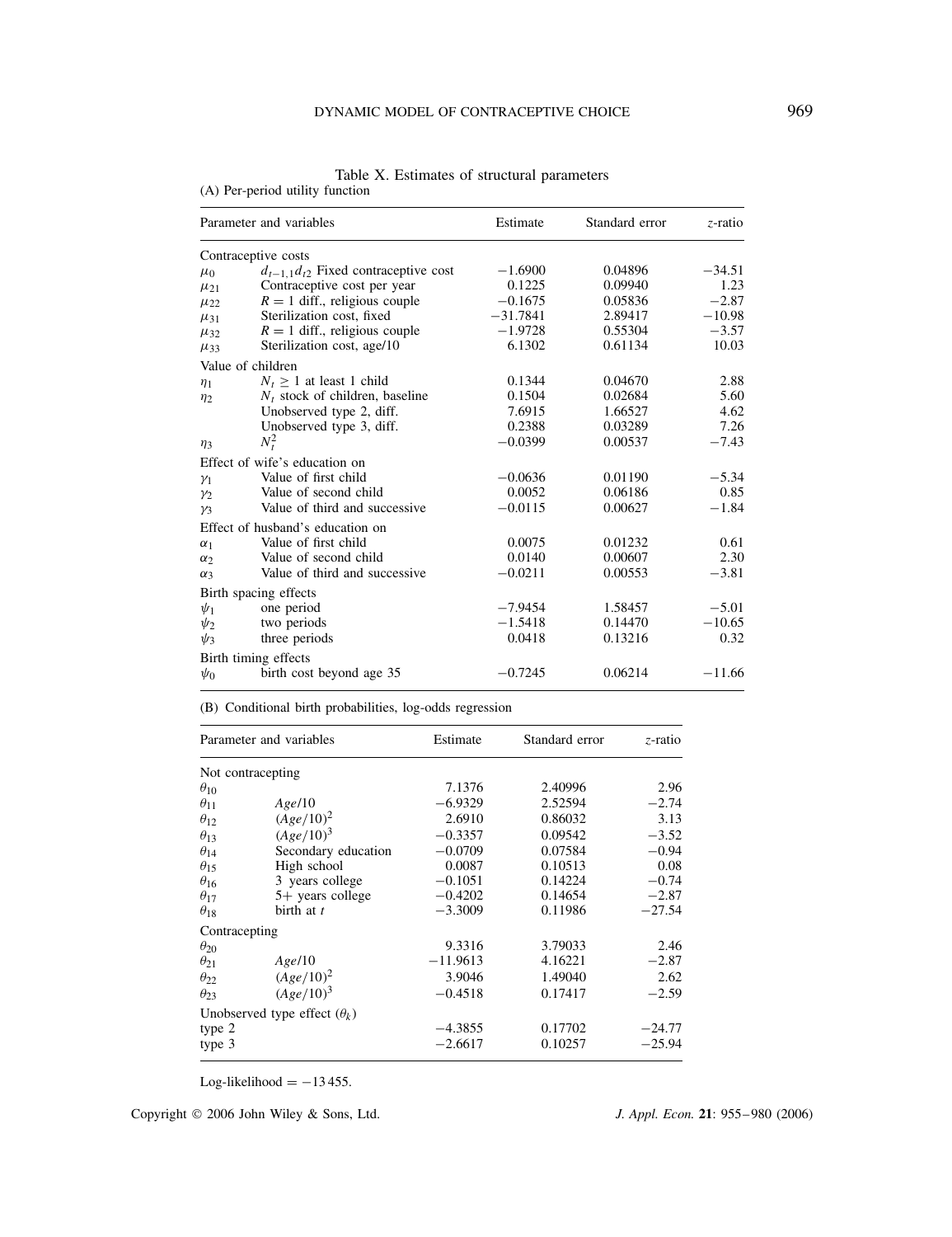| Parameter       |                                   | Estimate  | Standard error | z-ratio  |
|-----------------|-----------------------------------|-----------|----------------|----------|
|                 | Couples married before 1983       |           |                |          |
| Type 2          |                                   |           |                |          |
| $X_{20}$        |                                   | $-2.6217$ | 0.48330        | $-5.42$  |
| $X_{21}$        | Number of children in 1983        | $-0.4895$ | 0.10394        | $-4.71$  |
| $X_{22}$        | Number of periods since marriage. | 0.1189    | 0.02652        | 4.48     |
| X <sub>23</sub> | Wife's education                  | $-0.0886$ | 0.10301        | $-0.86$  |
| X24             | Husband's education               | $-0.1166$ | 0.08467        | $-1.38$  |
| X25             | Religious couple                  | 0.8280    | 0.25546        | 3.24     |
| Type 3          |                                   |           |                |          |
| X30             |                                   | $-3.8627$ | 0.57709        | $-6.69$  |
| $X_31$          | Number of children in 1983        | 0.3637    | 0.13253        | 2.74     |
| $X_{32}$        | Number of periods since marriage. | $-0.0365$ | 0.03618        | $-1.01$  |
| X33             | Wife's education                  | 0.0554    | 0.13509        | 0.41     |
| $X_{34}$        | Husband's education               | 0.2044    | 0.11933        | 1.71     |
| X35             | Religious couple                  | 0.2067    | 0.36252        | 0.57     |
|                 | Couples married after 1982        |           |                |          |
| X <sub>2</sub>  | Type 2                            | $-4.8418$ | 0.82600        | $-5.86$  |
| $X_3$           | Type 3                            | $-2.1159$ | 0.13129        | $-16.12$ |

Table XI. Parameters of the auxiliary multinomial logit model of the distribution of unobserved types (reference category is type 1)

*Note*: Distribution conditional on couple's characteristics and initial conditions for couples with left-censored histories, i.e. couples married before 1983.

of children. Several education effects are significant. Of these the largest is the negative effect of the mother's schooling on the marginal utility of the first child. Furthermore, the marginal utility of the second child increases with the father's education, while increases in both the mother's and the father's schooling reduce the marginal utility of the third and all subsequent children.

As we might expect given the low yearly rates of sterilization, the estimated disutility of sterilization relative to the reference action (no contraception) is very large at all ages (and decreases with age). Overall, the estimated disutility of using contraceptives is much smaller but still significantly different from zero. However, the fixed cost accounts for almost all the disutility of a contraceptive spell. Variable costs per year of contraception were not significantly different from zero, and for non-religious couples the point estimate was actually negative. The point estimate for religious couples was positive, and the difference between the variable cost for religious and non-religious couples is significant. Two of the birth spacing parameters are significant and induce a preference for birth intervals of at least 3 years. The disutility of giving birth beyond age 35 is strongly significant. All contraceptive cost and birth spacing parameters are very large when compared to the point estimate of the lifetime utility from the first child, which is 2.48 for a couple with modal education.

Table XII shows the distribution of the unobserved types and a description of preferences and birth probabilities of each type. In order to characterize preferences for children we show the 'marginal child', i.e., the last child that contributes positive marginal utility. The second child is the marginal one for couples of type 1, the 'baseline' type. Most of the sample, 89% of couples who married in 1983 or later and 83% of couples who married before 1983, are of the baseline type. The marginal child is the third or the fourth, depending on the couple's education, for couples of type 3 (7.8% of couples married before 1983, 10.7% of those married after 1983). The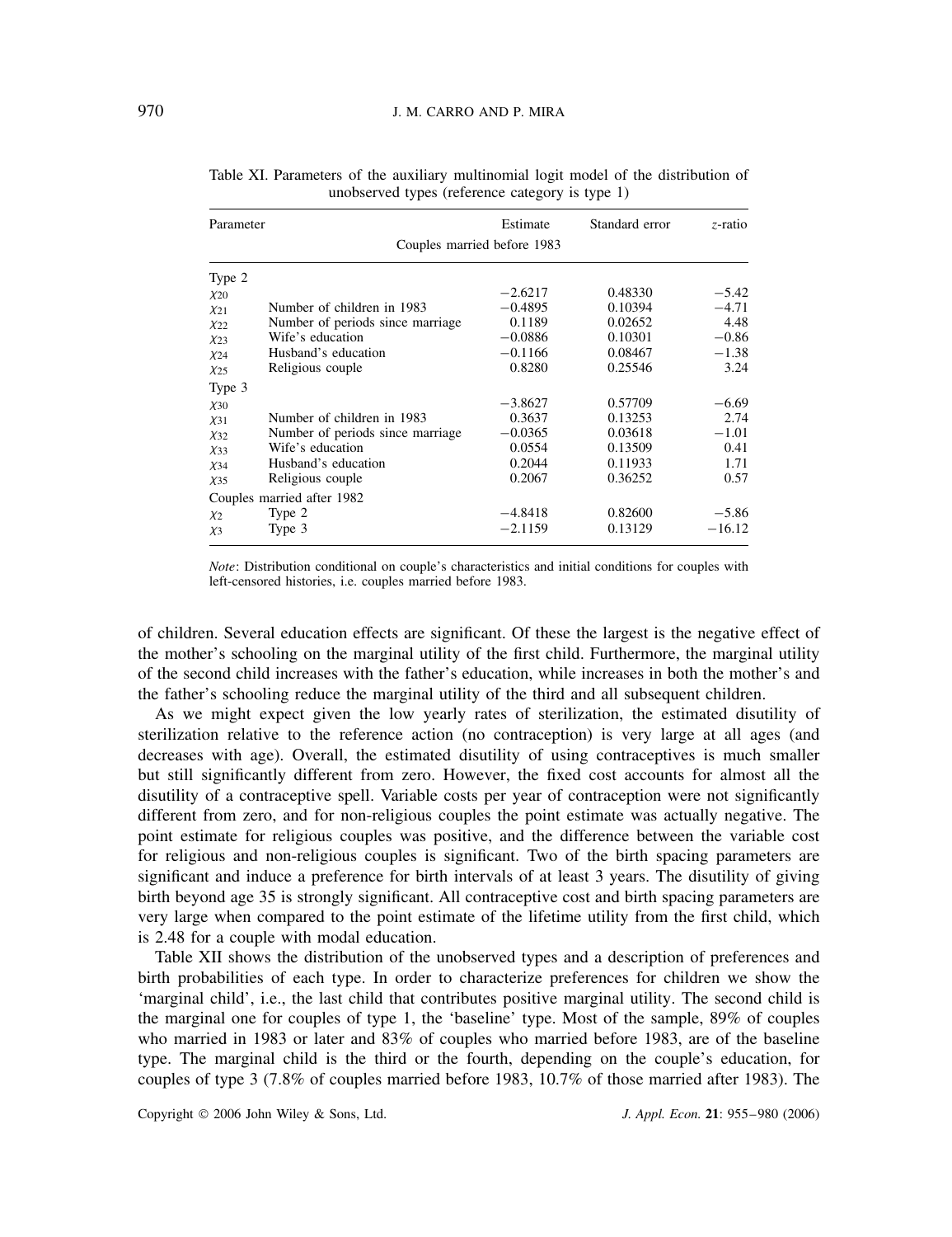|  | Table XII. Distributions and description of unobser- |           |  |  |
|--|------------------------------------------------------|-----------|--|--|
|  |                                                      | ved types |  |  |

|                              | Type                        |       |         |
|------------------------------|-----------------------------|-------|---------|
|                              |                             |       |         |
| Type distributions $(\%)$    |                             |       |         |
| Couples married before 1983  | 82.8                        | 9.5   | 7.8     |
| Couples married after 1983   | 88.6                        | 0.7   | 10.7    |
| Marginal child               | $\mathcal{D}_{\mathcal{L}}$ | 98    | $3 - 4$ |
| Birth probabilities $(\%)^*$ |                             |       |         |
| Not contracepting, age 25    | 79.9                        | 4.7   | 21.7    |
| Contracepting, age 25        | 3.8                         | (0.0) | 0.3     |

\* See age profiles in Figure 4.



Figure 4. Birth probabilities, conditional on not contracepting, by age and unobserved type

least common type is type 2, with 9.5% and 0.7% of pre-1983 and post-1983 marriage couples, respectively. For this type children have a very high value and all children have positive marginal utility in the relevant range.<sup>18</sup> As a measure of fecundity we compute the probability of a birth conditional on no use of contraceptives and show its age profile for all three unobserved types in Figure 4. For most women who are of the baseline type the probability of giving birth in a year is high up to the age of 35, around  $80\%$ .<sup>19</sup> Birth probabilities are much lower for the other unobserved types, only 5% for type 2 and around 25% for type 3 under the age of 35. A

<sup>18</sup> Point estimates of the marginal child are very large and imprecise.

<sup>&</sup>lt;sup>19</sup> Compared to other measures of natural fertility, such as estimates of age-specific fertility rates of fecund hutterite women (see Bongaarts and Potter, 1983, p. 13), our estimated profile has a similar shape but it is higher in levels. This difference may reflect lack of controls for unobserved heterogeneity as well as different behaviour. Although we use the term fecundity as a shorthand for 'birth probabilities conditional on not contracepting', the probabilities we (and others)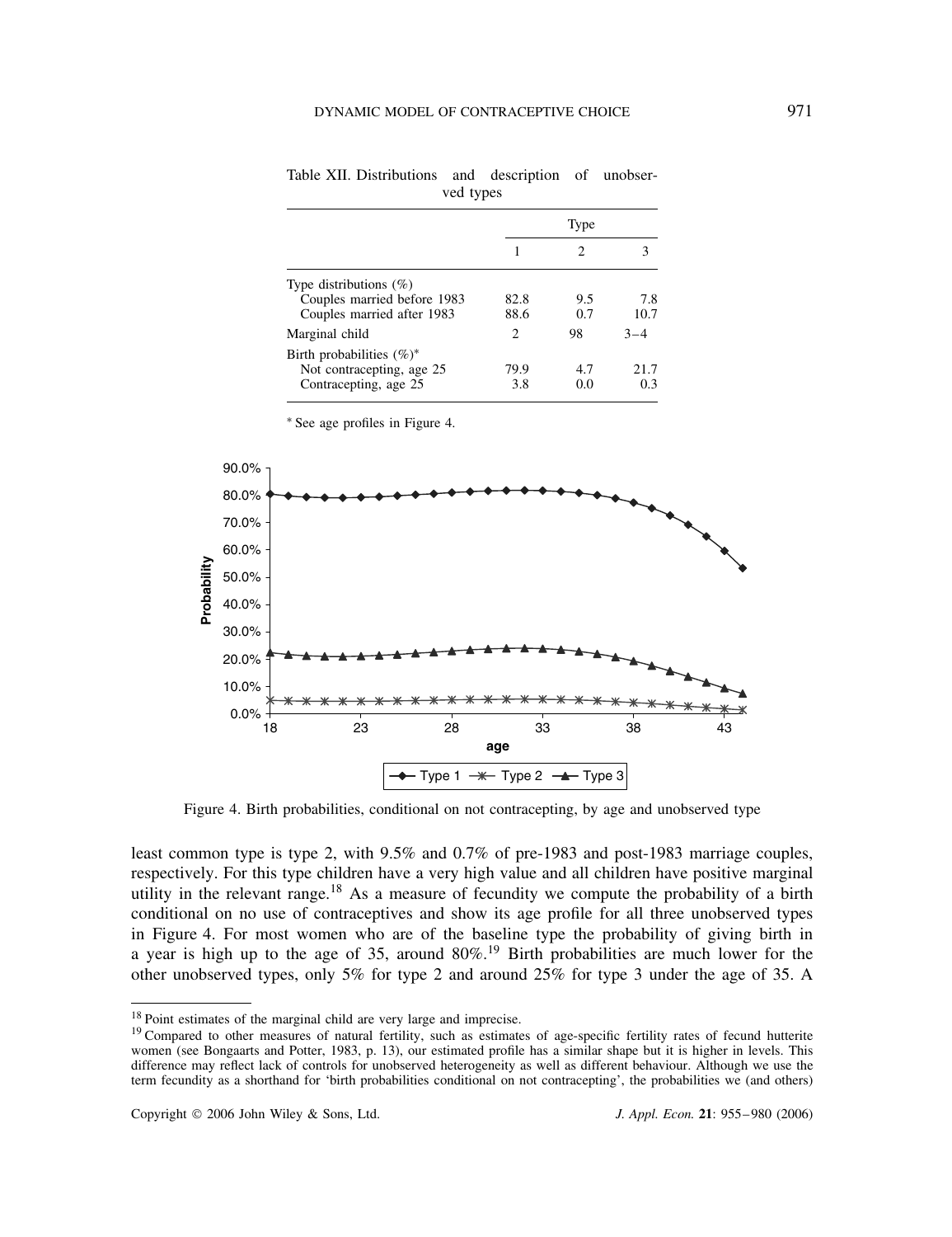comparison with the raw data in Table IV reveals that a model with no unobserved heterogeneity would grossly underpredict the birth probability for most women who are not using contraceptives. If birth hazards were so much lower there would be less use for contraception, and the only way the model could rationalize the high proportion of women contracepting at all parities would be by assigning a positive utility to the use of contraceptives. Thus, allowing for permanent unobserved heterogeneity had very important implications for estimates of utility parameters.<sup>20</sup> Furthermore, our estimates also suggest that the large education and age effects on fecundity in the raw data are mostly spurious. For instance, the probability of a birth appears to decline sharply between ages 25 and 35 because the proportion of the less fecund type 2 and type 3 women among those that are still 'stuck' at parity 0 and not contracepting increases with age. The probability of a birth declines gradually by about one-third between ages 35 and 44, and is much lower at all ages for those who have just given birth. Failure rates (i.e., the probability of a birth when contraceptives are used) for the baseline type are around 4% at age 25, 2% at age 35 and even lower for older women.

## **5.2. Within-Sample Fit Discussion**

The model's within-sample predictions of contraceptive actions by parity and age, and the transition probabilities between actions, are shown in Tables V and VII, respectively.<sup>21</sup> A comparison with the corresponding sample statistics in the same tables reveals that the model does very well in replicating the main patterns of behaviour described in Section 3. We now discuss how the model rationalizes the main features of the data and we comment on a few remaining discrepancies between model predictions and data.

For most couples the marginal utility of the first two children is positive and the third and all subsequent children have negative value. If fertility control were perfect and costless, most couples would stop at parity 2. However, for the less educated couples the marginal utility of children is monotonically decreasing, whereas for the more educated couples the second child actually has higher value than the first. This pattern of marginal utilities rationalizes the observation that while the use of contraceptive methods increases between parities 0 and 2, the increase is much less marked for the more educated couples whose waiting time to the first birth is longer. This delay probably reflects higher labour force participation rates of more educated women and the difficulties involved in simultaneously building a successful career and a family.

Given that couples value two children, why is the proportion of them using contraceptives so high at parities 0 and 1? Why does a sizable proportion move on to parity 3 and why is the proportion of women contracepting at parity 3 slightly smaller than at parity 2? At parity 0 the model's explanation is partly based on 'precautionary contraception'. Since fertility control is imperfect, a couple who reaches parity 1 early is at high risk of 'overshooting'; for instance, the cumulated failure rate for a woman who is continuously using contraceptives between ages 26 and 35 is 23%. It may therefore be rational for many couples at low parities to contracept and delay births.<sup>22</sup> At parity 1 the precautionary motive is still present, together with the desire to space

estimate depend not only on fecundity but also on other more obviously behavioural aspects such as the frequency of intercourse. <sup>20</sup> A conjecture that this would be the case can be found in Heckman and Willis (1976).

<sup>&</sup>lt;sup>21</sup> A description of the computation of predicted probabilities can be found in the Appendix.

 $22$  The notion of precautionary contraception was introduced in Heckman and Willis (1976).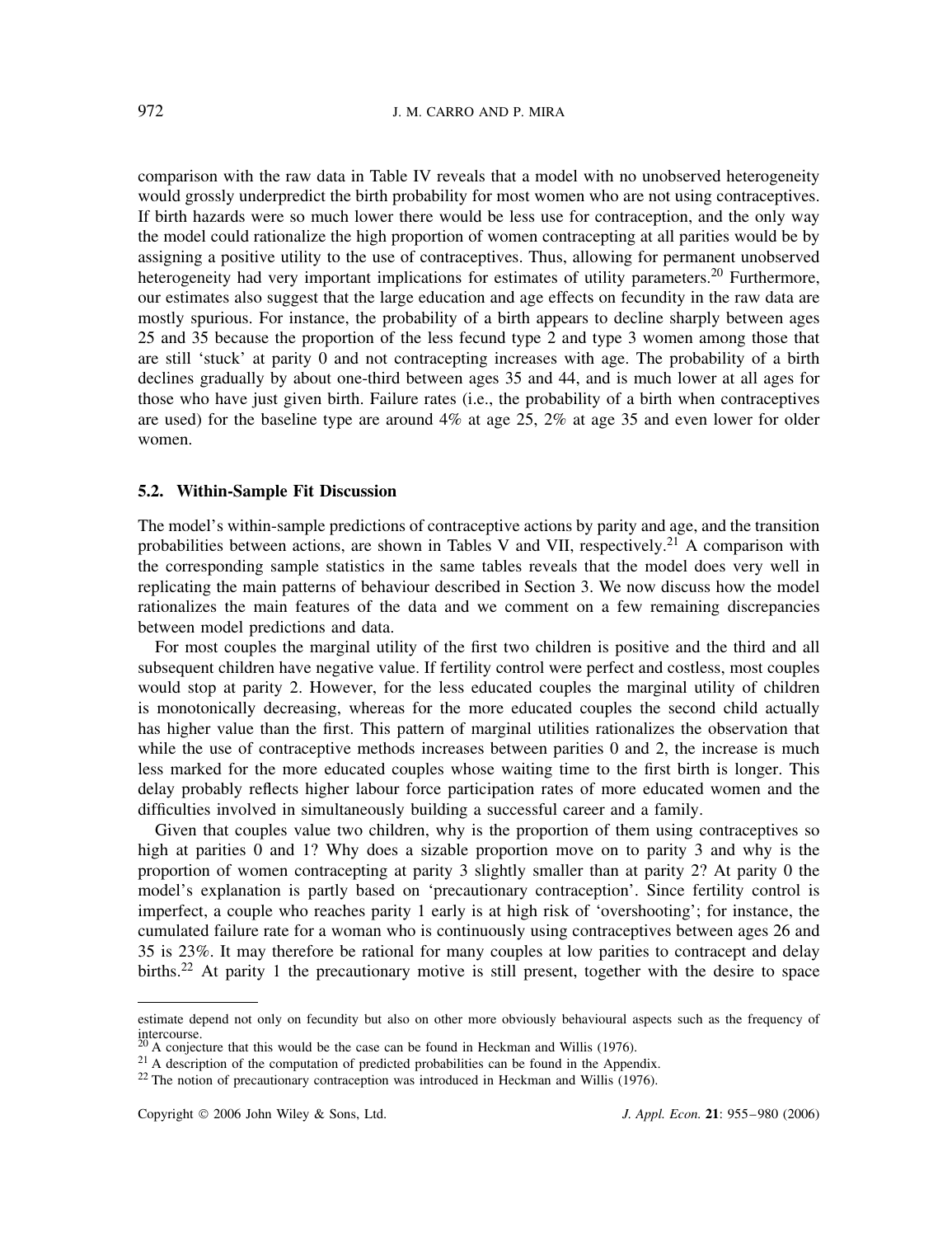births, and for some couples the benefit of not contracepting (i.e., a second child) is not large enough relative to the switching cost that will have to be borne once contraception is resumed at parity 2. The reasons why many couples move to parity 3 are contraceptive failures which result in unplanned births combined with a large variance of choice-specific utility shocks. In some decision periods, the random component of contraceptive costs can make the disutility of too many births smaller than the cost of preventing them. Likewise, the large variance of the random components of choice-specific utilities also contributes to explain the high proportion of couples contracepting at low parities. Finally, the small decline in the use of contraceptives at parity 3 is explained by the higher proportion of women with religious beliefs and of unobserved type 3 among those who attain that parity.

An implication of the precautionary motive for contraception is that at every parity the age profile of contraceptive use should be decreasing. On the other hand, there is a large disutility of late births and increasing the mother's age for fixed parity produces selected samples (by religion and education) of couples who are more likely to use contraceptives, and selected samples by unobserved type of couples who are less likely to use them. It is the interaction of these opposing effects that enables the model to fit the sample age profiles by parity.

The model predicts the marked increase in sterilization rates at parities 2 and higher and their hump-shaped age profile at any given parity. The decline in the hazard of conception and the reduced number of periods at risk beyond age 35 explain the lower rates of sterilization predicted in that age group. The model also fits the lower rates of sterilization under the age of 30, but without the estimated additional cost of sterilization in that age group it would overpredict sterilization rates. This result lends support to the hypothesis of sterilization regret. Furthermore, the model also rationalizes the observation that sterilization is a lot more likely immediately after a birth (see Table VI). When a birth occurs which makes the marginal utility of the next child negative, sterilization or contraception are needed in order to avoid another birth. If sterilization is optimal, a forward-looking couple would rather do it now than in the future, since postponing it involves additional switching and contraceptive costs and temporary exposure to the hazard of conception.<sup>23</sup>

The model also matches a large part of observed persistence in contraceptive actions. Endogenous sample selection in the couple's observable and unobservable characteristics contributes to persistence in both actions at all parities. If a couple is contracepting this period it is more likely to have characteristics which make contracepting the optimal choice both this period and the next. At parities 0 and 1 preferences for spacing and precautionary contraception contribute to persistence in the use of contraceptives, whereas the positive marginal utility of the next child contributes to persistence in 'not contracepting'. At parities 2 and higher no more children are wanted, which explains the very high degree of persistence in the use of contraceptives. A feature of the model that contributes to persistence in 'no use of contraceptives' is the large value of the fixed component of contraceptive costs introduced in our specification. Furthermore, only couples who did not contracept and did not have a birth are used to compute the corresponding transition probability.

<sup>&</sup>lt;sup>23</sup> As pointed out by a referee, another possible explanation for this fact which is not built into our model is that the costs of sterilization are lower at the time of birth, especially following a C-section. C-sections are less common in Spain than in the USA. Ruiz Salguero (2002) reports that in the Spanish survey the median interval between the last birth and sterilization is 3 months for women and 11 months for men in ages 25–34, and 17 and 33 months for men and women over the age of 35. However, note that we do underpredict sterilization rates immediately after births in the 35–44 age group.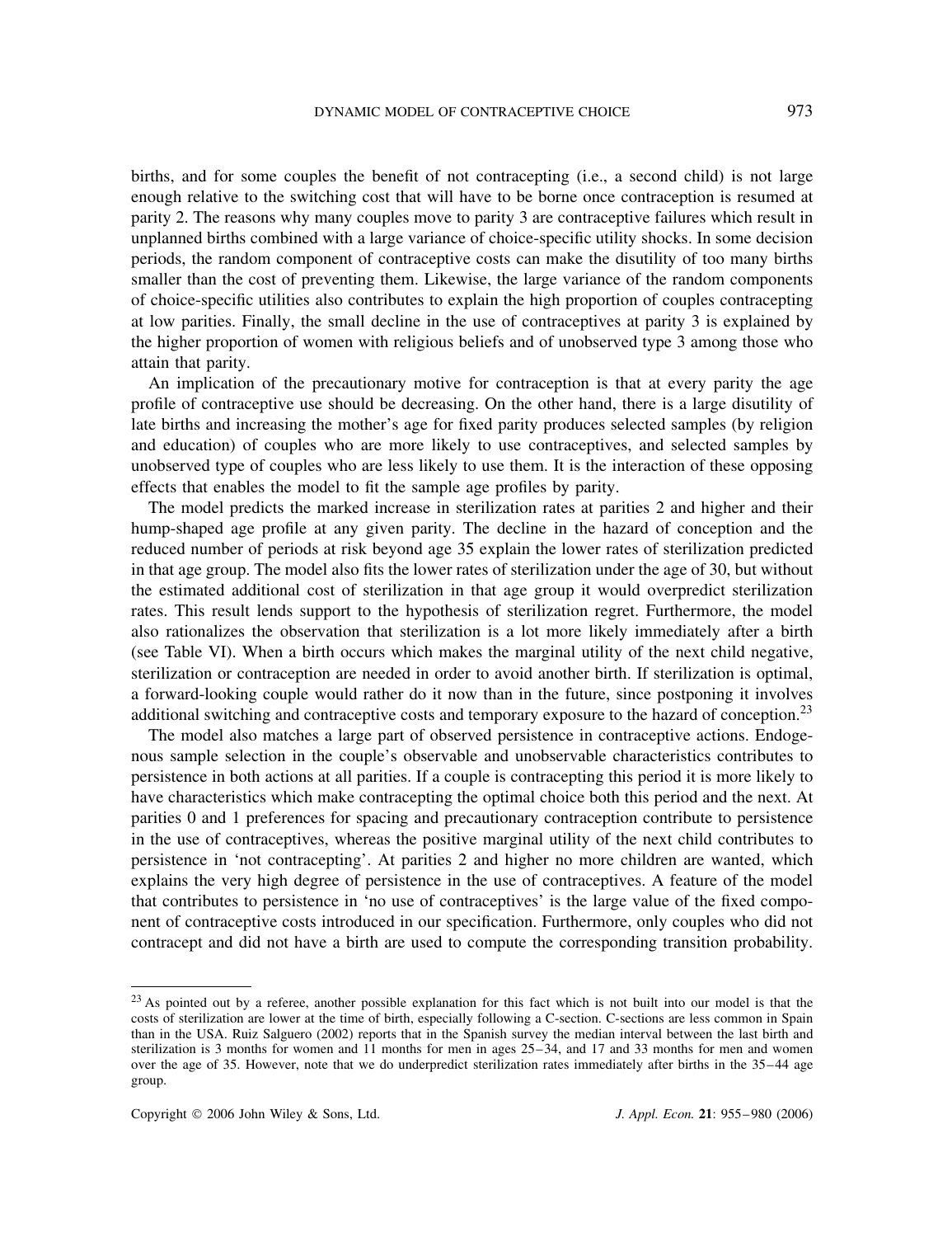Therefore, the relevant subsample is selected to include more couples of the less fecund types and this should generate some persistence in that action.<sup>24</sup>

Our discussion was based on behaviour of the 'baseline' type. As noted above, child valuations and fecundability are very different for couples of unobserved types 2 and 3, and so is their predicted behaviour. Only one of every six couples belongs to one of these types, and in particular type 2 is almost non-existent in the subsample of women who married after 1983. However, likelihood ratio tests rejected simpler models with only one or two types in fecundability and/or preferences for children. In order to better understand the role of permanent unobserved heterogeneity we used the estimated model to compute posterior distributions of type for each couple in the sample given their observed histories. It turns out that this clearly 'identifies' type 2 and type 3 couples, i.e., the model assigns very high posterior probability of belonging to types 2 and 3 to small subsamples of couples with distinct behaviour and fertility outcomes. For instance, the number of couples that belong to type 2 or type 3 with probability greater than 80% is 133 and 154, respectively. In the data, the couples thus identified as 'type 2' have very low fertility but they almost never use contraceptives; the model rationalizes this behaviour by inferring an extremely high valuation of children together with a very low probability of conception. Type 3 couples use contraceptives occasionally, e.g. to space births, and the distribution of their final parity has the same mean as for the full sample but the variance is higher.

Finally, in order to assess the contribution of forward-looking behaviour to the model's ability to rationalize the data we estimated a restricted version of the model with  $\beta = 0$ . The restricted model does not match the patterns of sterilization rates by parity, age and birth indicator. Point estimates are different in general and overall they seem less plausible: using contraceptives yields higher utility than not using them, and the probability of births for older women conditional on not using contraceptives is much higher.

# **5.3. Out-of-Sample Fit**

Our estimation sample did not include the pre-1983 observations for couples who married before 1983 because, although the use of contraceptives was made legal in 1978, sterilization was not legal until 1983. For the subsample of couples married between 1978 and 1982, we can use the estimated model to predict parity in 1983 under the assumption that sterilization was not available, i.e., we restrict the choice set but we keep every other feature of the model the same and we assume that couples correctly anticipate the availability of sterilization starting in 1983. For each couple, we compute the predicted mixture distribution of parity in 1983 given the couple's observed date of marriage and the distribution of unobserved types obtained from the auxiliary multinomial logit. Table XIII compares the average of predicted distributions to the actual distribution of parity in the data. This out-of-sample comparison with a regime change provides a much more stringent test of the model's ability to predict behaviour than within-sample forecasts, a test that would be hard to implement within a less structured approach. The model's predictions are reasonable but it does underpredict the proportion of couples who attain parity 3 and expected parity.<sup>25</sup> Note that since contraceptives had just become legal in the period considered in our test, to the extent

<sup>&</sup>lt;sup>24</sup> In spite of this, the model falls a bit short in its predictions of the degree of persistence in no use of contraceptives.

<sup>&</sup>lt;sup>25</sup> We repeated the simulation under the assumption that couples did not anticipate the availability of sterilization in 1983. Expected parity is slightly lower (0.98) in this case, as the model predicts that couples would engage in a little bit more precautionary contraception.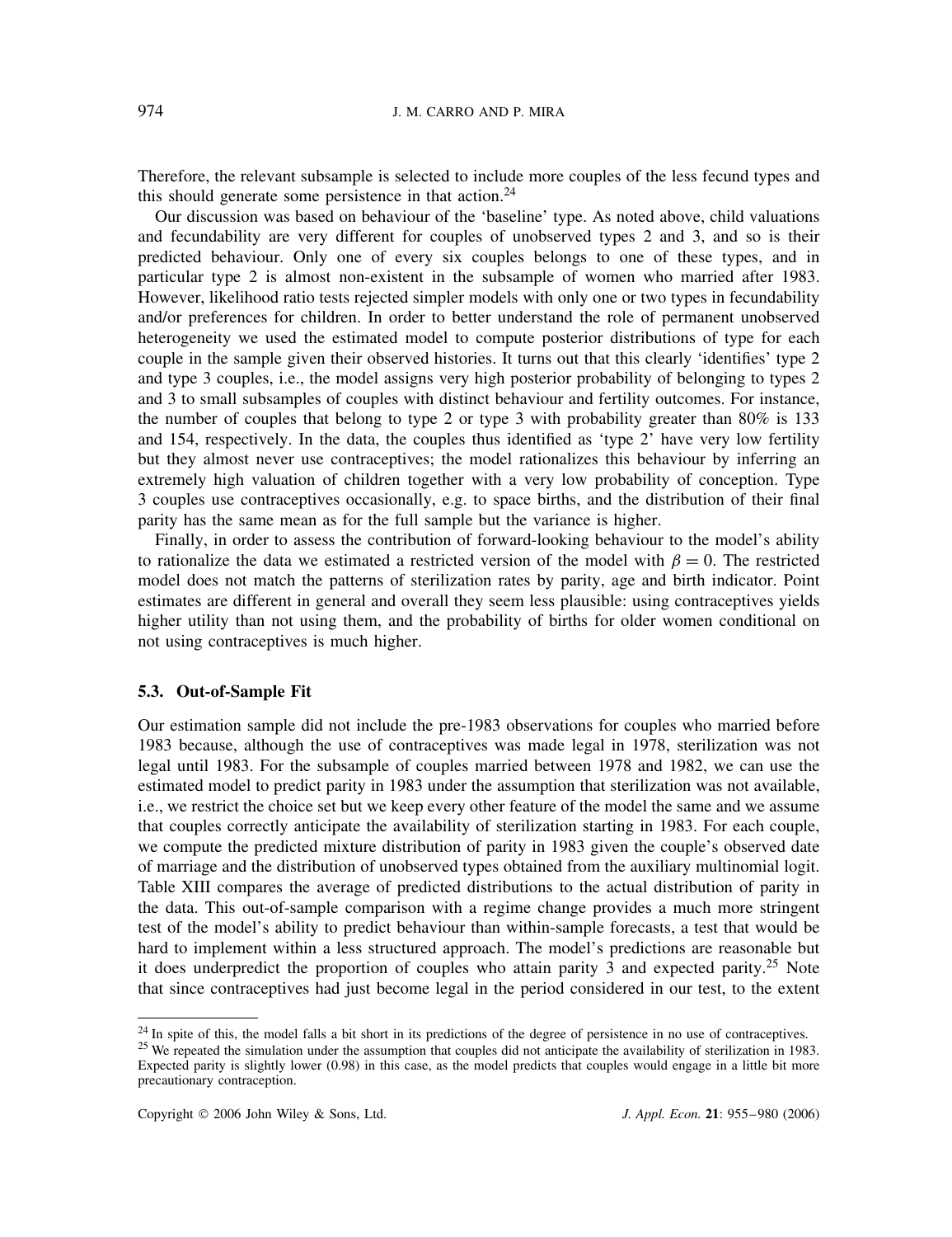that the cost of acquiring them was still higher than in our sample period, our simulation design would not fully capture the difference in regimes and we would expect the model to underpredict fertility. We explored this issue further by increasing the fixed costs of contraceptive spells, and we found that if we had assumed that fixed costs were still twice as large between 1978 and 1982 as they were in the sample period, we would have predicted the distribution of parity in 1983 almost perfectly, as shown in the last row of Table XIII.

### **5.4. Counterfactual Experiments**

Table XIV shows summary statistics for simulations which illustrate the importance of imperfect fertility control. The simulations are obtained from a model with the estimated parameter values. We first compute the distribution of final parity for a population of identical couples with the modal characteristics in the sample (the baseline population). We then repeat the calculations for alternative hypothetical scenarios. In the first one we assume that a new contraceptive method

|                                                                                                  | Number of children |              |              |            |              |
|--------------------------------------------------------------------------------------------------|--------------------|--------------|--------------|------------|--------------|
|                                                                                                  | $\theta$           |              |              | 3+         | Mean         |
| Sample distribution of parity                                                                    | 22.3               | 57.7         | 18.7         | 1.4        | 0.99         |
| Mean predicted distributions<br>Using estimated parameters<br>Doubling fixed contraceptive costs | 32.6<br>22.2.      | 56.6<br>61.8 | 10.3<br>15.1 | 0.5<br>0.9 | 0.79<br>0.95 |

Table XIII. Out-of-sample fit. Distributions of parity in 1983 (%)

*Note*: Actual and predicted distributions are for the subsample of couples married between 1978 and 1982. This corresponds to the period when sterilization was not yet legal.

|                                                    | Number of children |      |                |      |      |
|----------------------------------------------------|--------------------|------|----------------|------|------|
|                                                    | $\Omega$           | 1    | $\overline{2}$ | $3+$ | Mean |
| Modal couple                                       | 0.4                | 15.0 | 63.3           | 21.3 | 2.08 |
| Counterfactual experiments for modal couple        |                    |      |                |      |      |
| Zero failure rate in contraception                 | 0.3                | 14.4 | 72.2           | 13.1 | 1.99 |
| Sterilization not available                        | 0.3                | 13.9 | 61.0           | 24.8 | 2.14 |
| Fertility treatment                                | 0.4                | 13.0 | 63.1           | 23.5 | 2.13 |
| Fertility treatment, unobserved type 3             | 0.4                | 4.3  | 8.0            | 87.3 | 3.5  |
| Couple characteristics different from modal values |                    |      |                |      |      |
| Unobserved type 2                                  | 41.0               | 39.0 | 15.9           | 4.1  | 0.84 |
| Unobserved type 3                                  | 3.2                | 18.0 | 39.9           | 38.9 | 2.27 |
| Age at marriage: 27                                | 1.1                | 25.1 | 61.2           | 12.6 | 1.86 |
| Religious                                          | 0.3                | 11.9 | 62.8           | 25.0 | 2.16 |
| Age at marriage $27, 5+$ years in college          | 10.0               | 15.9 | 64.9           | 9.2  | 1.74 |
| Age at marriage 30                                 | 2.5                | 38.0 | 52.5           | 7.0  | 1.65 |
| Age at marriage 34                                 | 9.5                | 66.0 | 22.9           | 1.6  | 1.16 |

Table XIV. Predicted distributions of parity at the end of fertile life (%)

Modal characteristics: wife and husband have secondary education; they got married when the wife was 23 years old, they aren't religious and they are of unobserved type 1.

Copyright 2006 John Wiley & Sons, Ltd. *J. Appl. Econ.* **21**: 955–980 (2006)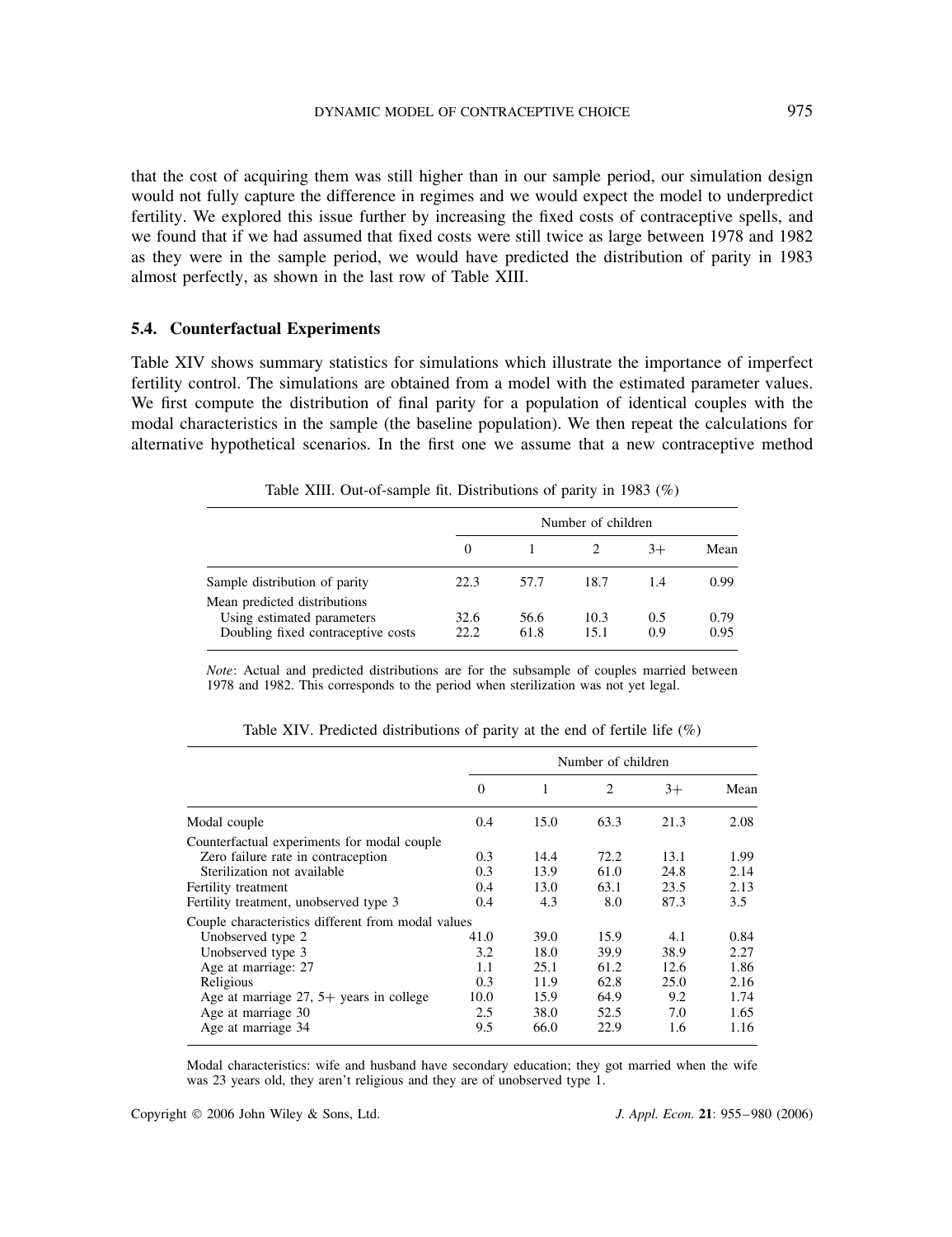is introduced which has the same utility cost as the existing one but never fails; couples know that the failure rate is zero but the population is otherwise identical to the baseline case. In the baseline population the expected number of births is 2.08, and 21% of the population attains parity 3 or higher. In the zero failure rate scenario the precautionary motive which induces couples to use contraceptives at parity zero is not present. For instance, the fraction of couples using contraceptives the first period after marriage is 34% as opposed to 39% in the baseline population. As a result, couples build their 'stock' of children slightly faster, which can partly offset the reduction in fertility brought about by eliminating contraceptive failures. Overall, the proportion of couples moving to parity 3 drops from 21% to only 13% and the expected number of births per married couple from 2.08 to 1.99. This experiment suggests that the precautionary motive is present but not very strong, and that contraceptive failures account for about half the couples who reach parity 3, while the other half correspond to couples who draw large contraceptive costs and stop contracepting.<sup>26</sup> In our second experiment we assume that sterilization is not available. The probability of moving to parity 3 increases by about 10% relative to the baseline and expected final parity rises to 2.14. In spite of its far from negligible incidence in couple's choices, sterilization does not have a large impact on completed fertility because couples can substitute for it by using contraceptives. In our third experiment which we label 'fertility treatment', we explore the effect of new technologies which assist couples in conceiving children. We extend the couple's choice set to include a fourth option which results in a birth with probability one and we assume that the cost of this option is the same as the fixed cost of initiating a contraceptive spell.<sup>27</sup> The impact of this new technology is small for the modal unobserved type but it is large for couples of unobserved type 3 who have a much lower birth probability. In particular, completed fertility of type 3 couples increases by 50% from 2.13 to 3.50; since type 3 couples are approximately 10% of the population, overall expected fertility would increase by 0.18 children per couple.

Other simulations reported in Table XIV show the predicted effect on the number of births of changes in the couple's characteristics. Particularly noteworthy is the large estimated impact of increases in the age at marriage, such as have been observed in Spain over the last two decades. In our simulations, an exogenous increase in the age at marriage from age 23 to ages 27, 30 or 34 reduces the expected number of births from 2.08 to 1.86, 1.65 and 1.16, respectively.

# 6. CONCLUSIONS

In this paper we proposed a simple dynamic stochastic model of sterilization and contraceptive use over the life-cycle and we estimated its structural parameters using the 1995 Spanish Family and Fertility Survey. The estimated structural model improves on previous studies of US data in its ability to rationalize observed behaviour, in terms of fit and the plausibility of parameter estimates. Allowing for simple forms of permanent unobserved heterogeneity across couples in their ability to conceive and in their preferences for children has important implications for estimates of utility and cost parameters. The fit of the model improved when we introduced preferences for birth spacing, a fixed cost of initiating a spell of contraception, and age variation in the cost of sterilization. Estimates of the utility function parameters imply that the couples in our sample value the first

<sup>&</sup>lt;sup>26</sup> We also simulated the effect of the introduction of a costless contraceptive method with the same failure rate as the current (costly) method. In this case there would be a lot more precautionary contraception: the proportion of couples contracepting at marriage would reach 65%.

 $^{27}$  Since our estimates do not have a monetary interpretation our assumption has to be somewhat arbitrary.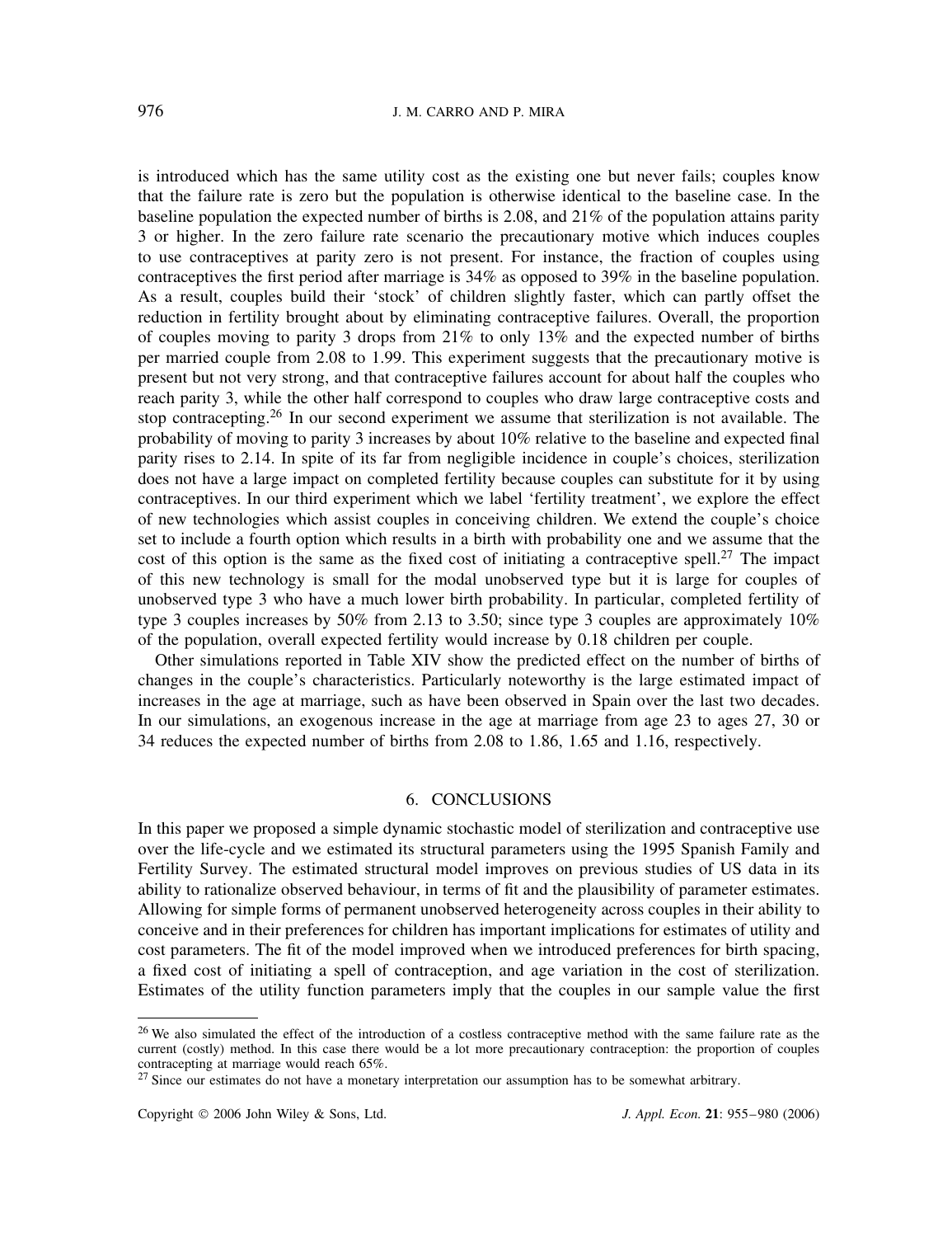two children, but significant deviations from this goal are brought about by imperfect and costly fertility control. Our simulations suggest that the introduction of sterilization has reduced fertility of Spanish couples by an average of only 0.1 children per couple, and that the availability of failure-proof reversible contraceptive methods and of better technologies which assist couples in conceiving children would have fairly small additional impacts (negative and positive, respectively) on completed fertility.

# APPENDIX

# **Expressions for emaxes and CCPs**

From equation (4), the value function for  $t < T$  and  $j = 1, 2$  is:

$$
v_{jt}(X_t) = \tilde{u}_{tj}(X_t)
$$
  
+  $\beta F_{jt}(X_t)E_{\varepsilon}[\max_k\{v_{t+1k}(X_{t+1}) + \varepsilon_{t+1,k}\}|X_t, b_{t+1} = 1, d_{tj} = 1]$   
+  $\beta(1 - F_{jt}(X_t))E_{\varepsilon}[\max_k\{v_{t+1k}(X_{t+1}) + \varepsilon_{t+1,k}\}|X_t, b_{t+1} = 0, d_{tj} = 1]$ 

The expectations on the right-hand side are taken over the conditional distributions of next period's unobservable utility shocks. Given the assumptions that  $\varepsilon_{t+1,k}$  is drawn from an extreme value distribution and conditional independence:

$$
E_{\varepsilon}[\max_{k} \{v_{t+1,k}(X_{t+1}) + \varepsilon_{t+1,k}\}|X_{t+1}] = \gamma + \ln\left(\sum_{k=1}^{3} \exp(v_{kt+1}(X_{t+1}))\right)
$$

where  $X_{t+1} = (X_t, b_{t+1}, d_{tj} = 1)$  and  $\gamma$  is the Euler constant (0.577 216).

If  $t = T$ , there is no more future uncertainty and the value function is:

$$
v_{jT}(X_T) = \tilde{u}_{Tj}(X_T) + \beta F_{jT}(X_T)W(T+1, (X_T, b_{T+1} = 1))
$$

$$
+ \beta(1 - F_{jT}(X_T))W(T+1, (X_T, b_{T+1} = 0))
$$

where  $W(T+1, X_{T+1}) = \sum_{t=45}^{76} \beta^{t-45} \tilde{u}_{t}(X_{T+1})$  and  $\tilde{u}_{t}(t)$  is  $\tilde{u}_{t}(t)$  without any contraceptive action cost. The value functions for each t are calculated recursively from period  $t = T$ , backwards.

If  $j = 3$ ,  $F_{3t} = 0$  and

$$
v_{jt}(X_t) = \tilde{u}_{tj}(X_t) + \beta E_{\varepsilon}[W(t+1, X_{t+1})|X_t, b_{t+1} = 0]
$$

where

$$
E_{\varepsilon}[W(t+1, X_{t+1})|X_t, b_{t+1} = 0] = \sum_{h=t+1}^{T} \beta^{h-(t+1)}(\tilde{u}_{h.}(X_{t+1}) + E_{\varepsilon}[\max_{k} \{\varepsilon_{h,k}\}|X_{t+1}]) + \beta^{T+1-(t+1)}W(T+1, X_{t+1})
$$

Copyright 2006 John Wiley & Sons, Ltd. *J. Appl. Econ.* **21**: 955–980 (2006)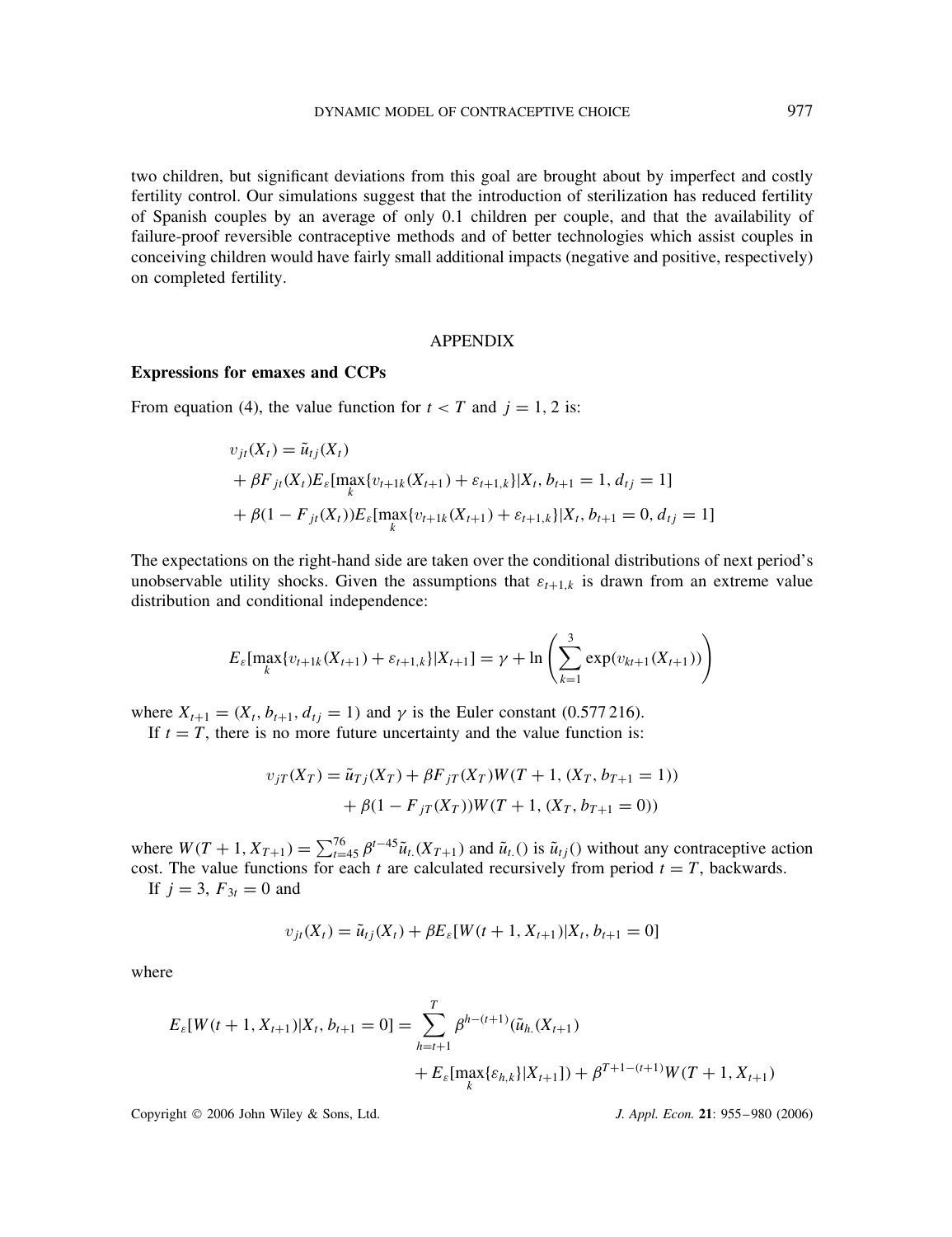Conditional choice probabilities take the form:

$$
P_{kt}(X_t) = \frac{\exp(v_{jt}(X_t))}{\sum_{k=1}^{3} \exp(v_{kt}(X_t))}
$$

Analytical derivatives with respect to the parameters are computed in a straightforward manner from these expressions.

## **Sample and Variable Definitions**

We select our sample among the 6013 people (1992 men and 4021 women) interviewed in the survey. We drop interviews with incomplete information about the variables we require for estimation. Out of 6013 individuals, 3549 were in unbroken first marriages and living with their spouse at the time of the interview. Our sample includes 2923 of those 3549 couples. The rest were excluded for any of the reasons listed here and in the Data section. Each interview contains information about both members of the couple, the interviewed person and his or her spouse. For each couple we construct the following variables:

ž Wife's and husband's education are categorical variables that take values between 0 and 6. Each category has its counterpart in the International Standard Classification of Education. The categories are:

0 no schooling or less than primary

- 1 primary school, starting around the age of 6 and lasting for five years
- 2 secondary school, lasting for about three years after primary
- 3 high school or professional education, lasting for about three years
- 4 three years in college
- 5 four or five years in college
- 6 graduate studies.
- The binary variable R describing a couple's religious beliefs is set to 1 if both members of the couple attend religious services at least once a week. We refer to these couples as 'religious'.

For each couple we construct observations for every calendar year using retrospective information. Each couple-year observation or period has the following variables:

- Contraceptive action indicators,  $d_{it}$ ,  $j = 1, 2, 3$ . The values of these variables are obtained as described in the Data section. If a birth occurred during the last two months of a calendar year, that year is not considered a decision period since the action that originated the birth is assigned to the previous year and there is no time left in the (birth) calendar year for any relevant contraceptive choices. Therefore, we account for the birth but we drop that couple-year observation.
- Current birth indicator:  $b_t = 1$  if a birth occurred during calendar year t.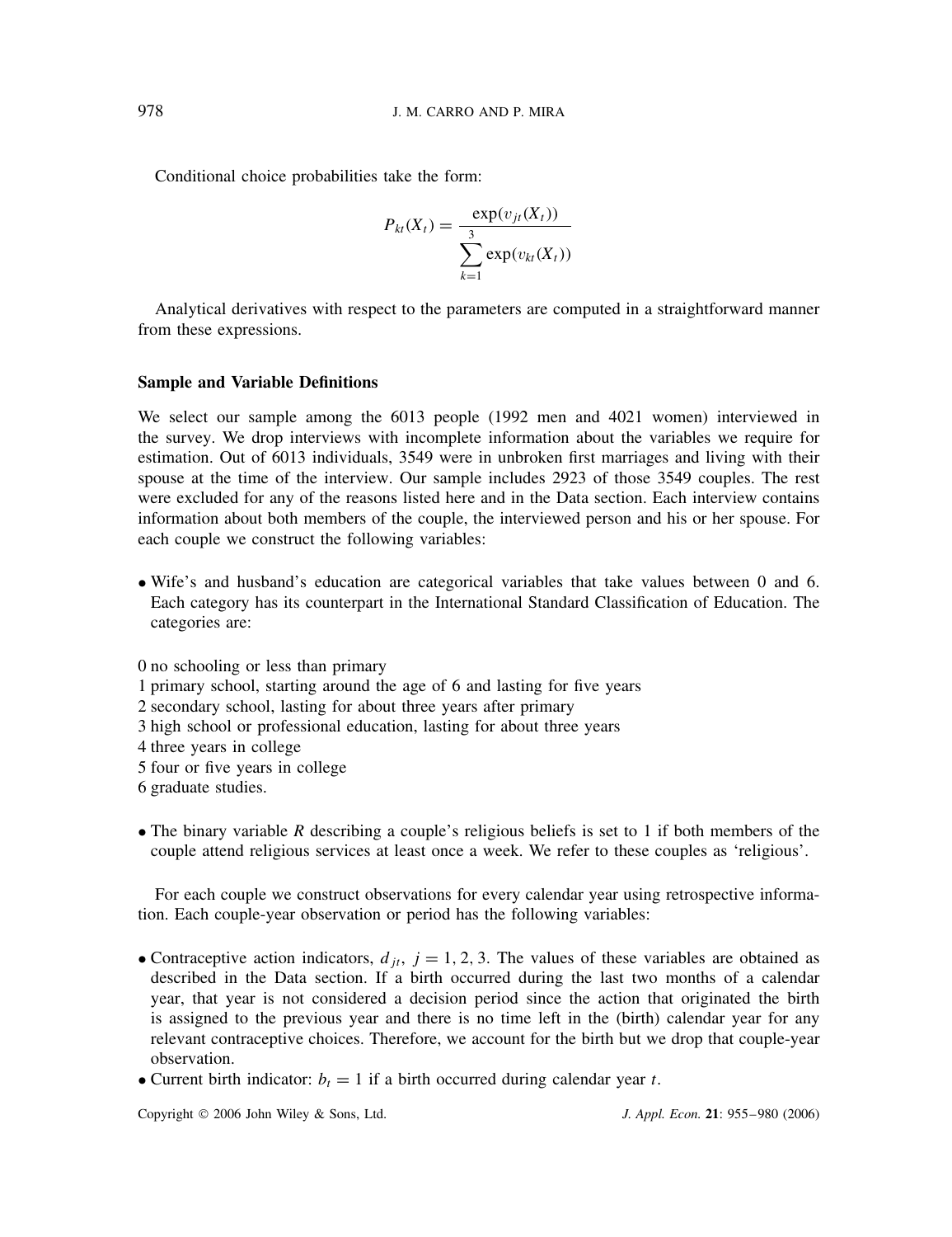- Next period birth indicator:  $b_{t+1} = 1$  if a birth occurred during calendar year  $t + 1$ . The probability of this birth is determined by the contraceptive choice made in period  $t(d_{jt}, j =$ 1, 2, 3. We exclude the last observation of all couples with right-censored histories because for that year we observe the contraceptive choice they made but we do not observe  $b_{t+1}$ .
- The number of children  $N_t$  is the stock of children at the beginning of decision period t. Therefore, it includes any birth occurring at period t.
- Previous contraceptive action indicator: if marriage or a birth occurred during period  $t$ , the period t 'previous contraceptive action indicator' is set to 1, i.e., not contracepting. Otherwise, it is equal to  $d_{it-1}$ . For couples whose histories are left-censored in 1983, we drop the 1983 observation since the 'previous contraceptive action' indicator would correspond to 1982, which is censored. We have 1469 couples with left-censored histories, with an average left-censoring of 6.5 periods per couple.
- Periods from the last birth.
- Wife's age in years.

The histories of couples who have twins are right-censored at the period they have twins because that outcome is not considered in our model.

## **Computation of Predicted Probabilities**

Predicted conditional choice probabilities for each couple-year observation are computed as the weighted average of conditional choice probabilities for each unobserved type, with weights given by the *ex post* probability that the couple is of each type conditional on the couple's full history. That is:

$$
P_{itj} = \sum_{k=1}^{2} P_{itjk} Pr(k|X_i, X_{L_i})
$$
  
\n
$$
Pr(k|X_i, X_{L_i}) = \frac{Pr(k, X_i|X_{L_i})}{Pr(X_i|X_{L_i})}
$$
  
\n
$$
Pr(k, X_i|X_{L_i}) = Pr(X_i|k, X_{L_i}) Pr(k|X_{L_i})
$$
  
\n
$$
= \left(\prod_{t=L_i}^{T_i} \sum_j d_{itj} P_{itjk} [b_{it+1} F_{ijtk} + (1 - b_{it+1})(1 - F_{ijtk})]\right) Pr(k|X_{L_i})
$$
  
\n
$$
Pr(X_i|X_{L_i}) = \sum_{k=1}^{2} Pr(X_i|k, X_{L_i}) Pr(k|X_{L_i})
$$

where  $P_{itik}$  is the probability that couple i chooses action j at period t if it is of unobserved type k, conditional on the state variables observed at t;  $F_{ijtk}$  is the probability that couple i experiences a birth at  $t + 1$  if it is of unobserved type k, conditional on the state and on the choice of action j at period t;  $X_i = \{X_t\}_{t=t_i,\dots,t_i}$  is the history of the couple's choices and parity transitions;  $P_{itjk}$ ,  $F_{ijtk}$  and Pr( $k|X_{t_i}$ ) are obtained from the model given parameter estimates.

Copyright 2006 John Wiley & Sons, Ltd. *J. Appl. Econ.* **21**: 955–980 (2006)